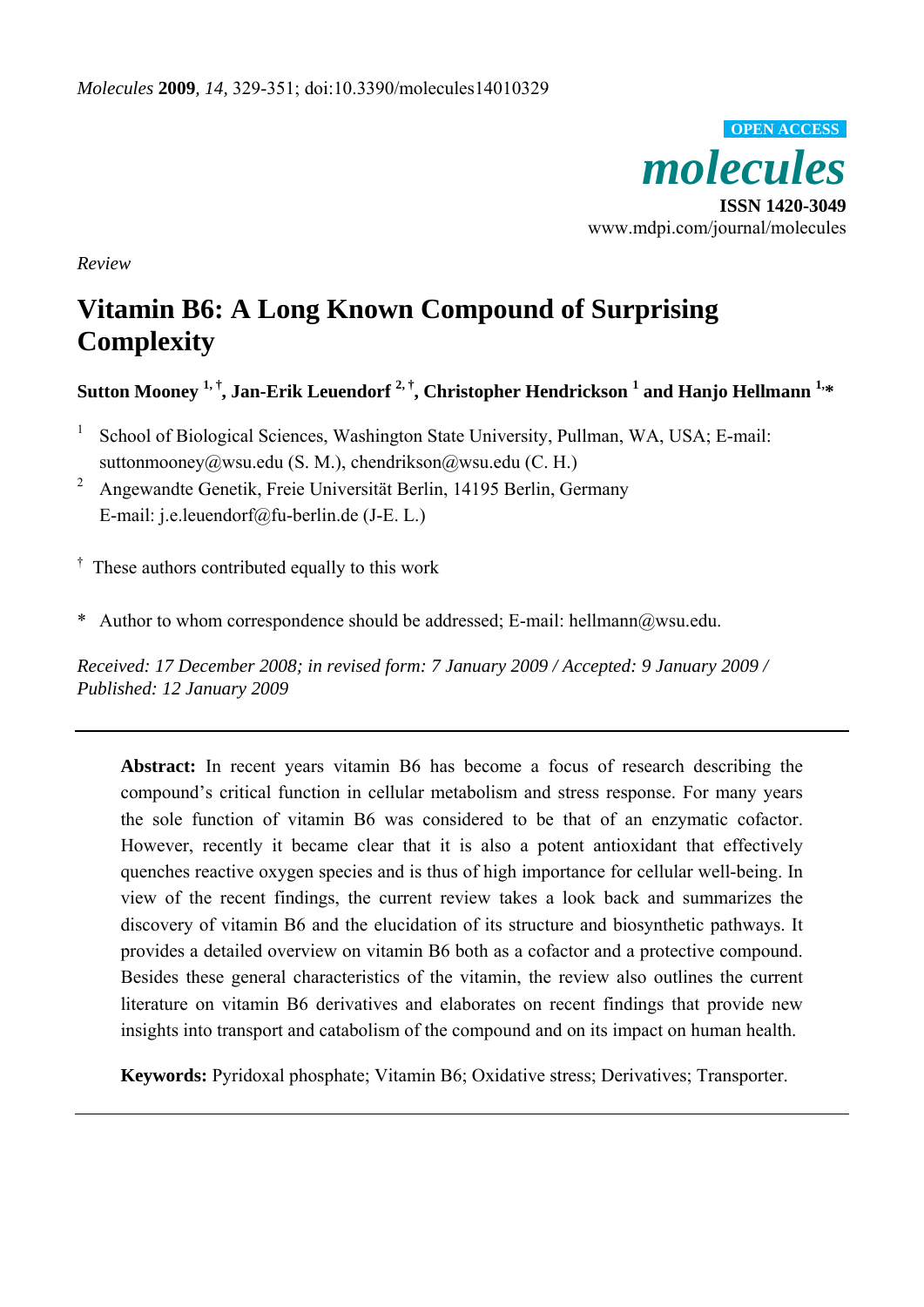#### **Introduction**

#### *The Discovery of Vitamin B6*

The formula of vitamin B6 (henceforth referred to as vitB6) was first published by Ohdake in 1932. He worked on the isolation from rice-polishings of what he called "Oryzanin" (Vitamin B1) and found vitB6 as a by-product [1, 2]. Ohdake described the formula, but he was not aware that he had found a vitamin and did not recognize its physiological importance.

At this time several scientists worked on the characterization of the vitamin B family members [3- 10]. These scientists were searching for the so called "rat pellagra prevention factor" that could cure acrodyna, a pellagra-like skin disorder in rats. They discovered that by adding a special yeast eluate to the diet, acrodyna could be cured. Paul György, a Hungarian born scientist, first described vitB6 as the active "rat pellagra prevention factor" in the yeast eluate [3]. Several years later in 1938 five separate groups of researchers, including György, isolated the crystalline vitB6 from yeast [4-8]. After determination of the structure of vitB6 in 1939, György named the vitamin pyridoxine due to its structural homology to pyridine [9]. In the same year, Stanton A. Harris and Karl Folkers, accomplished the synthesis of vitB6 [10].

In further studies it was shown that vitB6 could exist in other chemical forms that differ from pyridoxine by a variable group present at the 4′ position [11]. Pyridoxine (PN) carries a hydroxyl, pyridoxal (PL) an aldehyde and pyridoxamine (PM) an amino group (Figure 1). While all three species can be phosphorylated, it is pyridoxal 5'-phosphate (PLP) that is the biologically most active form and used as cofactor for many important enzymatic reactions.

#### *The Function of VitB6*

The discovery and the first publications on vitB6 ascribed a growth function to the vitamers [3, 11]. However, further studies clarified that this relatively rough description understated the diversity of crucial functions and importance for living organism that vitB6 has. VitB6, in the form of PLP, plays a primary role acting as a cofactor for a large number of essential enzymes. These PLP-dependent enzymes catalyze more than 140 distinct enzymatic reactions and belong to five (oxidoreductases EC 1, transferases EC 2, hydrolases EC 3, lyases EC 4, isomerases EC 5) of the six enzyme classes defined by the Enzyme Nomenclature Committee of the International Union of Biochemistry and Molecular Biology (http://www.chem.qmul.ac.uk/iubmb/enzyme). This underlines the wide variety of chemical reactions that PLP-dependent enzymes promote in the organisms and shows again the importance of vitB6. The following section will give an overview of the metabolic reactions in which PLP-dependent enzymes are significantly involved.

Many of the PLP-dependent enzymes catalyze important steps in the amino acid metabolism, like co-catalyzing transamination, racemization, decarboxylation, and α,β-elimination reactions [12, 13]. For example, transaminases mediate the conversion of α-ketoacids to amino acids and amino acid racemases produce D-amino acids from L-amino acids [14].

Another site of action for the PLP-dependent enzymes is fatty acid metabolism. The enzyme δ-6 desaturase (EC 1.14.19.3) catalyzes the synthesis of vital polyunsaturated fatty acids by the desaturation of linolic acid and γ-linolenic acid, respectively [15, 16].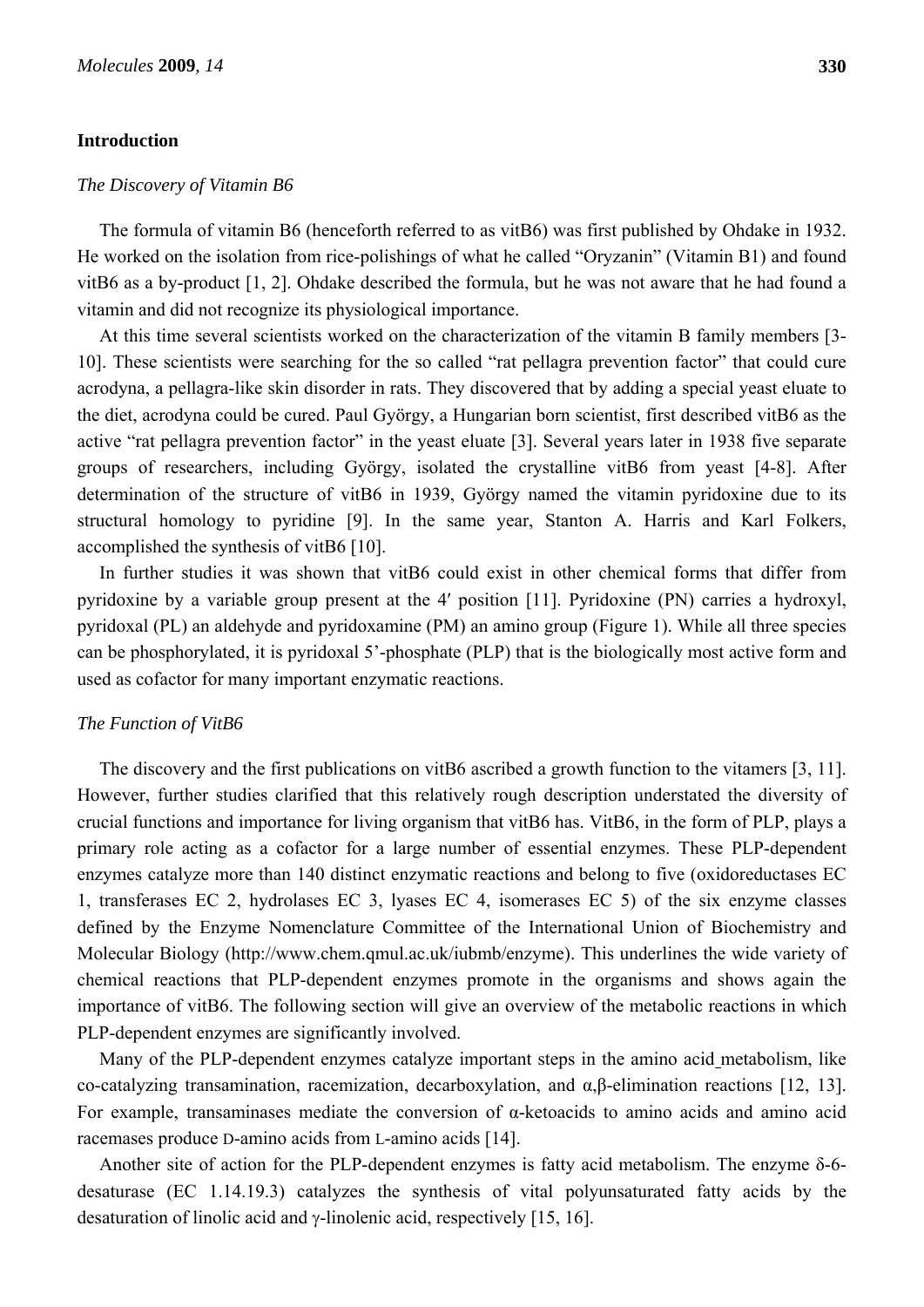Besides these roles, PLP also represents an important cofactor for the degradation of storage carbohydrates, such as glycogen. The PLP-dependent glycogen phosphorylase (EC 2.4.1.1) mediates the glycogen breakdown by the release of glucose from glycogen [17].

Furthermore, two PLP-dependent enzymes are involved in hemoglobin formation and chlorophyll biosynthesis. In these reactions the rate-limiting step is the primary biosynthesis of δ-aminolevulinic acid. In mammals and birds δ-aminolevulinic acid is synthesized by the action of δ-aminolevulinic acid synthase (EC 2.3.1.37) and in plants and algae by the action of glutamate-1-semialdehyde 2,1 aminomutase (EC 5.4.3.8) [18].

Additionally, in plants the biosynthesis of the phytohormone ethylene is controlled by the synthesis of the precursor 1-aminocyclopropane-1-carboxylic acid from *S*-adenosylmethionine by PLPdependent 1-aminocyclopropane-1-carboxylate synthases (EC 4.4.1.14) [19].

Apart from its function as a cofactor for PLP-dependent enzymes, vitB6 is also thought to act directly as a protective agent against reactive oxygen species, such as singlet oxygen which will be discussed in a following section [20, 21].

While fungi, plants, archae, and most eubacteria are able to synthesize vitB6 (see next Section), most animals, including humans, lack this ability and rely on the external supply of vitB6.

#### **The Known Pathways of VitB6 Anabolism**

#### *Deoxyxylose 5'-phosphate-Dependent and –Independent De Novo Biosynthesis of VitB6*

Two existing pathways are known for *de novo* vitB6 biosynthesis. First, the deoxyxylose 5' phosphate (DXP)-dependent pathway, which is present in eubacteria, such as *Escherichia coli* and second the DXP-independent pathway which is described for some bacteria, archaea and eukarya.

The DXP-dependent pathway has been intensively studied in the gram-negative bacterium *E. coli* [22]. It was shown that in *E. coli,* vitB6 is synthesized by the action of PdxJ (EC 2.6.99.2) and PdxA (EC 1.1.1.262) (Figure 1) [23-25]. These two vitB6 synthase proteins use 4-phospohydroxy-Lthreonine (4HPT) and DXP, which are precursors in isoprenoid and thiamine biosynthesis, respectively, as substrates to form PNP [26-28]. PdxA catalyzes the oxidation of 4HPT to 3-amino-1 hydroxyacetone 1-phosphate (AHAP), and PdxJ forms PNP with the intermediates AHAP and DXP [29]. PNP is then oxidized to PLP, the biocatalytically active form of vitB6, by PdxH via the *salvage* pathway (Figure 1) [30]. The vitB6 precursors 4HPT and DXP originate on the one hand from the oxidation plus transamination of D-erythrose-4-phosphate, and on the other hand, by the synthesis from pyruvate and D-glyceraldehyde-3-phosphate by DXP synthase (EC 2.2.1.7) [31].

Analysis of the crystal structure of the participating enzymes showed that PdxA and PdxJ act separately. PdxA dimers create an interface onto which 4HPT binds [29]. In contrast PdxJ forms octamers as tetramers of PdxJ dimers [32]. In every dimer interface a pocket is located where the intermediates DXP and AHAP are converted to PNP.

The second known *de novo* vitB6 biosynthesis pathway is the DXP-independent pathway, which is found in bacteria, archaea, and eukarya [13, 33, 34]. The occurrence of this pathway is demonstrated in plants, fungi, *Plasmodium falciparum*, *Thermotoga maritima* as well as *Bacillus subtilis* and involves two proteins, PDX1 and PDX2 (for pyridoxine biosynthesis protein; orthologs for *B. subtilis* YaaD and YaaE, *Geobacillus stearothermophilus* PDXS and PDXT, *Saccharomyces cerevisiae* SNZ and SNO)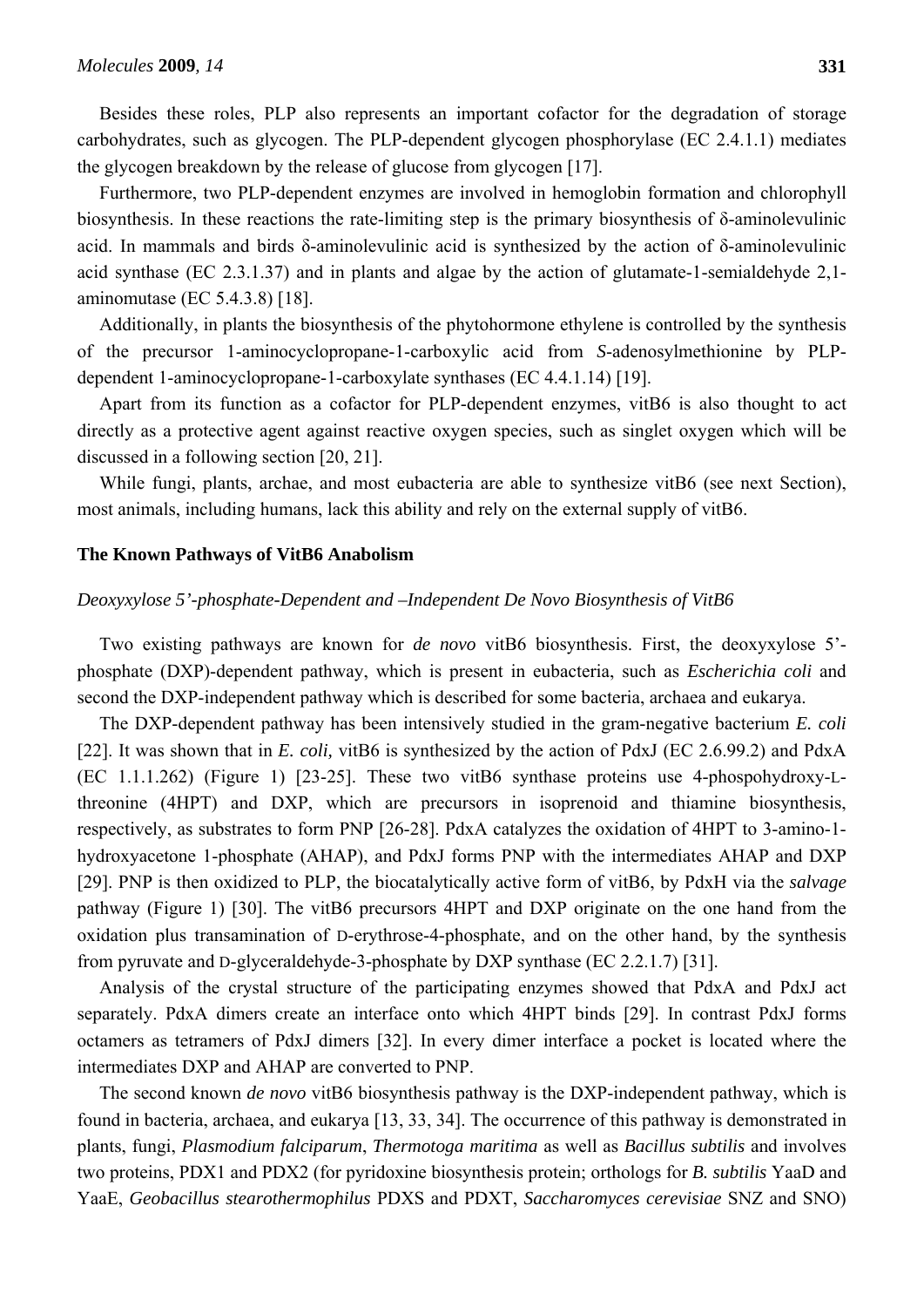[33-37]. These two synthase proteins directly synthesized PLP from ribose 5'-phosphate or ribulose 5' phosphate, in combination with either glyceraldehyde 3'-phosphate or dihydroxyacetone phosphate and glutamine (Figure 1). Here PDX2 acts as a glutaminase, which deaminates glutamine to glutamate in order to supply nitrogen for the PLP heterocycle, and then PDX1 arranges the final ring closure [33, 38].



**Figure 1**. Schematic drawing of *de novo* and *salvage* pathways.

Crystallization studies in the organisms *B. subtilis, G. stearothermophilus* and *P. falciparum* demonstrated that the PDX enzymes form a synthase complex with a cogwheel-like structure [37, 39, 40]. The core of the PLP synthase complex consists of 12 PDX1 enzymes that interact in two hexameric layers joining face-to-face to form a dodecamer onto which 12 PDX2 monomers attach [37, 39, 40].

#### *The Salvage Pathway*

In addition to the direct synthesis of new PNP or PLP, the vitamers are interconvertible via the so called *salvage* pathway. These conversions are accomplished by the action of either kinases or oxidases [22, 41, 42]. The *salvage* pathway has been best analyzed in *E. coli*, where it has been shown that two different kinases (EC 2.7.1.35) can phosphorylate PN, PL and PM to their respective 5' phosphates (Figure 1). The two kinases differ in their substrate specifities, with PdxY acting on PL, whereas PdxK can utilize all three non-phosphorylated vitamers as substrates. Most eukaryotes contain a single kinase, and crystal structure of the kinase from several different organisms has revealed a dimer [43-46]. Each of the two monomers contains an active site that utilizes bound ATP and metal ions, which are required for activity [47].

Contrary to the kinases, only one oxidase, PdxH (EC 1.4.3.5), is shown in *E. coli* to oxidize the phosphorylated forms of PNP and PMP to PLP (Figure 1) [28, 48].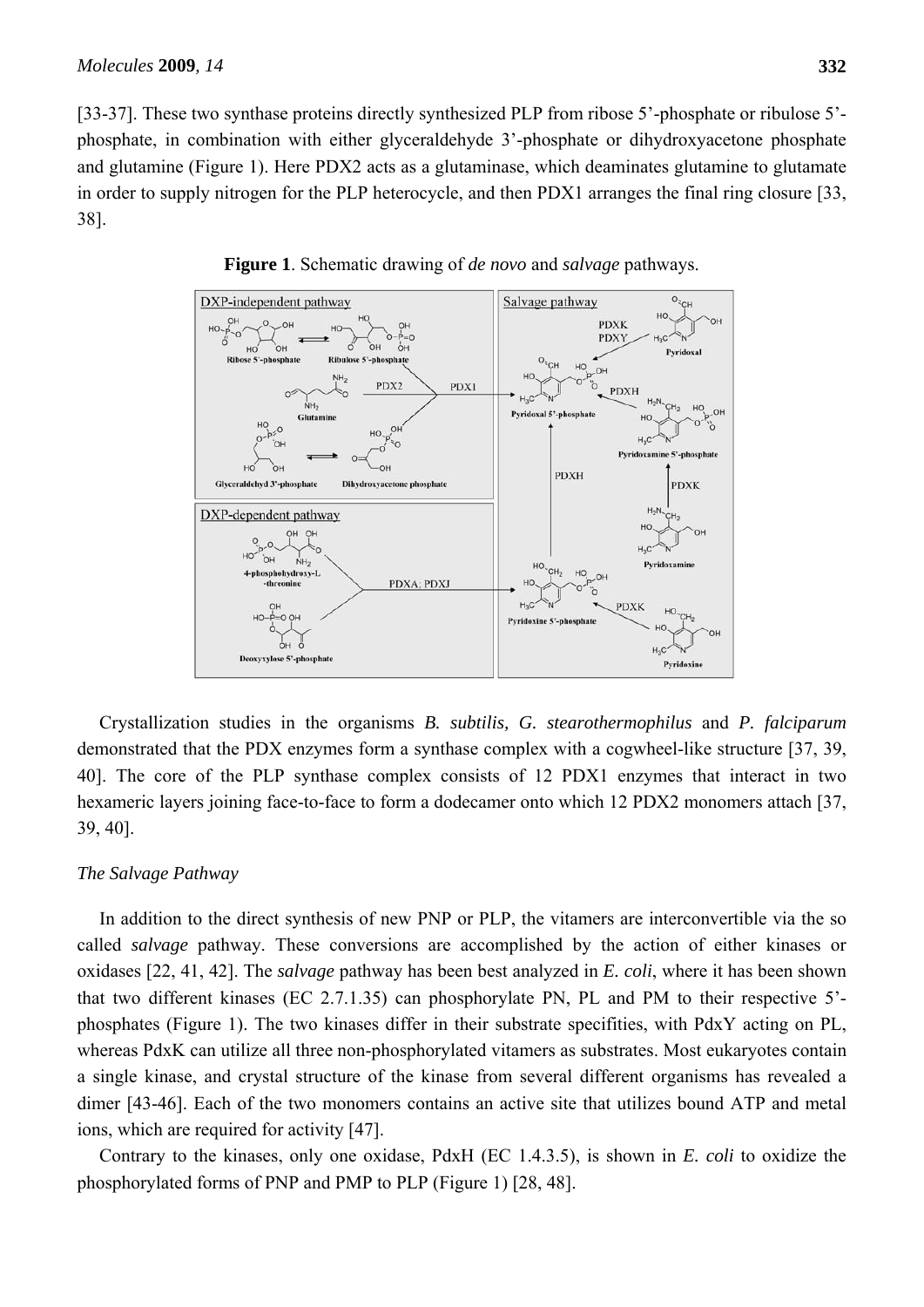In yeast a pyridoxine phosphate oxidase, PDX3 (EC 1.4.3.5), was identified and mutants in this gene had increased oxidative stress sensitivities [49]. Interestingly, complementation with a recently identified oxidase in *Arabidopsis*, AtPPOX, rescued this yeast mutant which underscores the highly conserved nature of the pathway [50]. The crystal structure of pyridoxine oxidase has shown that this protein also functions as a dimer, with the cofactor flavin mononucleotide, FMN, bound in the active site of each monomer [51-53].

# **The Other End: VitB6 Catabolism**

Besides the biosynthesis of vitB6, catabolism of the vitamin is also an important aspect for cellular homeostasis of the compound. A critical step is represented by the dephosphorylation of PLP/PMP/PNP because this step represents a major control for the pool of available active vitB6 cofactor. There are reports of unspecific dephosphorylation of PLP/PMP/PNP by alkaline phosphatase (EC 3.1.3.1) and acid phosphatase (EC 3.1.3.2) [54-58]. However, additional phosphatases have been annotated for various organisms that specifically target phosphorylated vitB6 as a substrate [59, 60]. Of these currently the one best characterized is human pyridoxal phosphatase (PLPP) (EC 3.1.3) (Figure 2). The enzyme is a 64 kDa dimer with a requirement for  $Mg^{2+}$ . It is expressed in various tissues but predominantly in brain, liver and testis [60]. PLPP has its highest affinity for PLP, followed by PNP and then PMP. Inorganic phosphate has a strong inhibitory effect, but the enzyme can also be weakly inhibited by PL [60, 61]. Although basic biochemical data are well established for human PLPP control of its activity is still open.

**Figure 2.** Bacterial catabolic pathways of vitB6. Roman numbers in parenthesis indicate enzymes: (I) pyridoxine 4-oxidase; (II) pyridoxal phosphatase; (III) pyridoxal 4 dehydrogenase; (IV) 4-pyridoxollactonase; (V) pyridoxol oxidase. Arabic numbers indicate compound: (1) PN; (2) PLP; (3) PL; (4) 4-pyridoxolactone; (5) 4-pyridoxic acid; (6) succinic semialdehyde (modified from [62]).

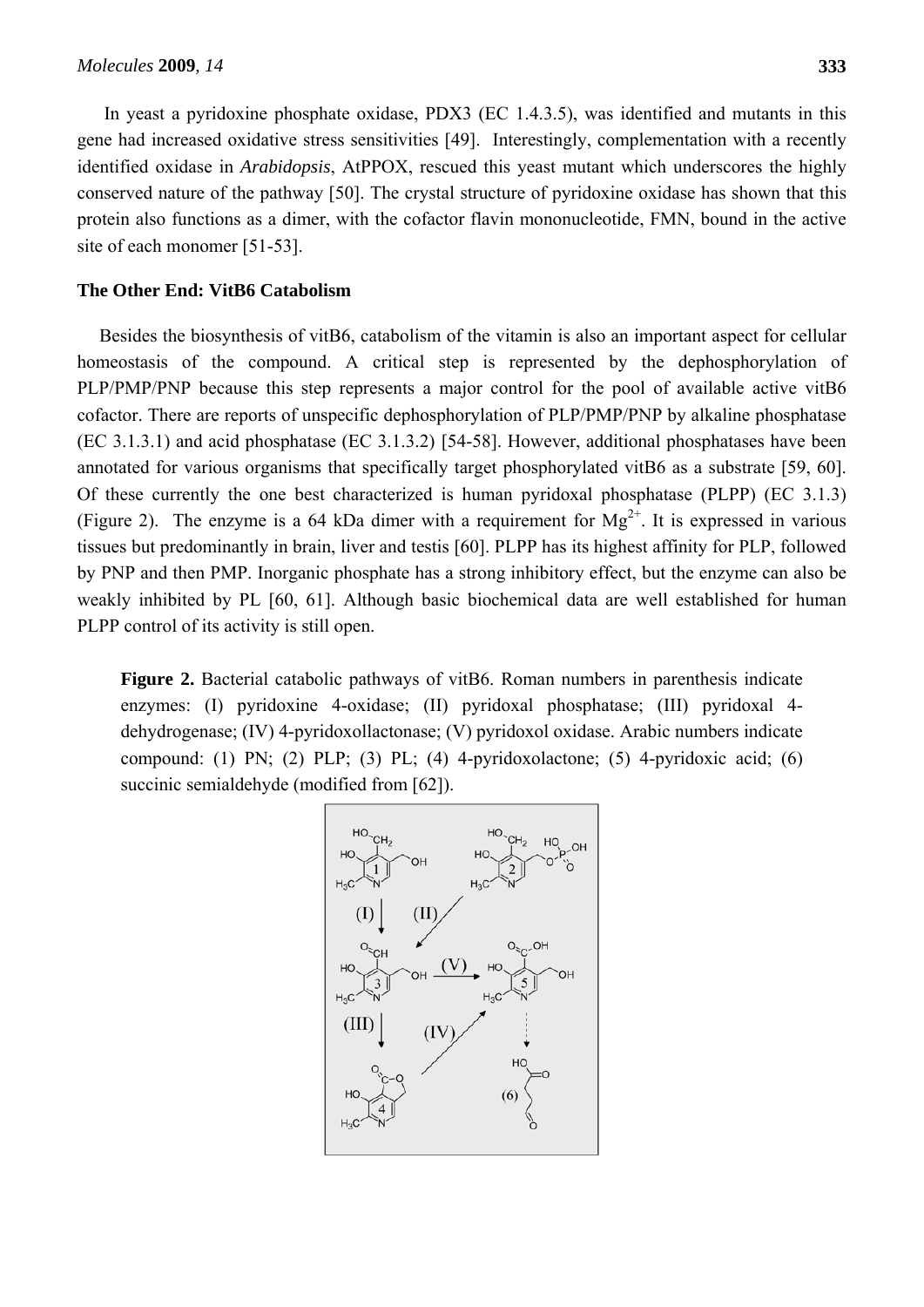In the gram-negative bacteria *Pseudomonas* sp. and *Mesorhizobium loti* a detailed pathway has been described for degradation of vitB6 and its phosphorylated derivatives (see Figure 2 for an overview) [62, 63]. Here PL can either be converted in a two-step process from 4-pyridoxolactone to 4-pyridoxic acid (4-PA) via the subsequent activities of pyridoxal-4-dehydrogenase (EC 1.1.1.107) and 4-pyridoxolactonase (EC 3.1.1.27) or directly to 4-PA by pyridoxal oxidase (EC 1.2.3.8); 4-PA in turn is then catabolized in five additional steps to succinic semialdehyde [62, 64]. It is noteworthy that 4- PA is also found in rats and human which makes it likely that similar catabolic pathways exist in these organisms [65, 66]. In addition, succinic semialdehyde is a common compound that can accumulate in humans if, for example, degradation of γ-amino-butyric acid is impaired by succinic semialdehyde dehydrogenase (EC 1.2.1.24) deficiency [67]. However, it is basically unknown how the vitamin is degraded in eukaryotes after pyridoxine phosphatase activity.

#### **Allocation of VitB6 in Prokaryotes and Eukaryotes**

A highly important but poorly understood field is the translocation of vitB6 in prokaryotes and eukaryotes. Some vitB6 auxotrophic prokaryotes and single cell eukaryotes rely on the import of the vitamin, while multicellular eukaryotes that cannot synthesize vitB6 need to translocate the vitamin to their different organs.

Pioneering studies that demonstrated the existence of such vitB6 transporters came from *Salmonella typhimurium* and *S. cerevisiae* [68, 69]. In higher eukaryotes studies on rat renal proximal tubular cells demonstrated uptake of pyridoxine and *N*-(4'-pyridoxyl) amines [70]. Here, the work by Zhang and McCormick showed that the tested rat cells have an active  $Na^+$ -dependent uptake system, which is able to discriminate between the different offered substrates. Interestingly, both pyridoxine and its amine derivatives were substrates of a pyridoxal kinase as they were phosphorylated upon entry into the cytosol [70]. Intestinal absorption in humans comes from two sources, dietary ingestion in the small intestine and uptake of bacteria produced vitB6 in the large intestine [71, 72]. Experiments using human intestinal epithelial Caco-2 cells and mammalian colonocytes demonstrated the involvement of carrier-mediated systems for both with pH, temperature and pyridoxine levels affecting the rate of transport. An intercellular protein kinase A (PKA)-mediated pathway appears to regulate transport in the Caco-2 cells, whereas transport in colonocytes appears to be regulated by a  $Ca^{2+}/CaM$ - mediated pathway [71, 72]. Work in human placental tissue has also indicated the presence of a passive transport system that transfers pyridoxine in and out of the cells but not against a concentration gradient [73]. Both active uptake and export of vitB6 have been demonstrated in yeast [69, 74, 75]. The fission yeast, *Schizosaccharomyces pombe,* showed a preferential efflux of PN that was dependent on the internal concentration of PN, and the rate was increased with the addition of Na<sup>+</sup> [74]. It was suggested that the membrane potential could be affecting the PN efflux gate or carrier. Additionally, work in *S. pombe* has linked the PL reductase encoded by *prl1+* gene to the excretion of PN following its reduction from PL as part of the maintenance of vitB6 levels in the cell [76]. Overall these findings demonstrated the presence of various mechanisms for transport of the vitB6. However the precise identity of the transport proteins that facilitate such movements has remained open. Described for *S. cerevisiae* in 2003, Tpn1p was the first example of a eukaryotic vitB6 transporter [77]. The protein belongs to the family of purine-cytosine permeases and functions as a plasma membrane bound proton symporter for vitB6 uptake. It has a high affinity for PN with a  $K_m$  value of 0.55  $\mu$ M but also transports PM and PL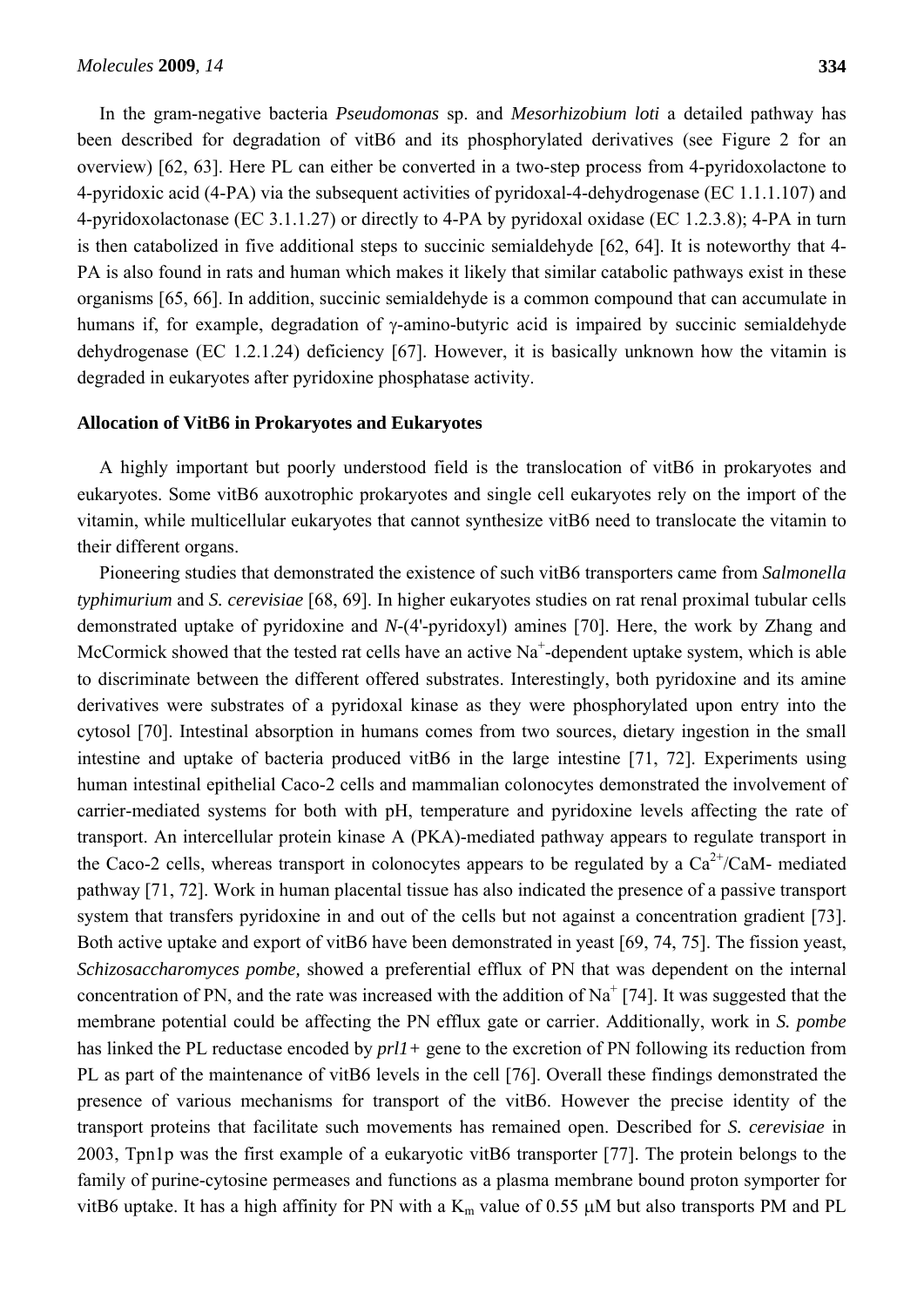with lower affinities. A second unrelated transporter, Bsu1p was identified in *S. pombe,* a yeast strain that does not contain a Tpn1p homlog [78]. While Bsu1p has lower affinity for PN than Tpn1p, it also operates as a proton symporter with similar optimal pH and substrate profiles. Likewise, expression of both transporters increased when PN concentrations decreased [77, 78]. Very recently, a novel class of vitamin transporters were identified in prokaryotes [79]. They are composed of different modules that have substrate specific components and an energy-coupling module and were named accordingly as energy-coupling factor (ECF) transporters. The energy-coupling module allows docking of different substrate specific components to facilitate selected transport of metabolites across membranes. Interestingly, the authors also identified an ECF transporter with a high affinity for pyridoxine [79]. The findings of Tpn1p, Bsu1p and the ECF transporters demonstrate that different transport pathways have evolved and it will be exciting to learn what kind of transport proteins are active in other organisms. In addition it will be of importance to understand intracellular transport of vitB6 since many PLP-dependent enzymes are present in mitochondria and chloroplast. However, currently it is open how this is achieved in the cell since corresponding transport proteins remain to be identified.

# **The Role of VitB6 in Stress Response**

Recent work has provided evidence of an expanded role of vitB6 in cells. As stated above, this compound serves a role in enzymatic catalysis. However, vitB6 may play a crucial role in protecting cells from oxidative stress because the vitamin has been shown to exhibit antioxidant activity that even exceeds that of vitamins C and E [80-83]. Upon mutation of genes involved in the *salvage* and *de novo* pathways of vitB6 synthesis, a range of phenotypes are seen in salt and reactive oxygen species (ROS) sensitivity (Table 1). ROS sensitivity in context with vitB6 was originally characterized in the phytopathogen *Cercospora nicotianae*. Here mutant strains were identified that were particularly vulnerable to their own toxin cercosporin, a photosensitizer that produces singlet oxygen and superoxide upon irradiation [35, 81]. Cloning of the mutant genes in *C. nicotianae* revealed that the mutated fungi were affected in a PDX1 ortholog [35, 80, 81]. These findings were of importance since so far vitB6 had not been mentioned in the context of singlet oxygen resistance [84]. Subsequent studies in other organisms also showed that vitB6 is crucial for oxidative stress tolerance and other abiotic stressors. For example, loss of *Arabidopsis thaliana* PDX1.3 causes hypersensitivity towards treatment with Rose Bengal, a ROS inducing chemical [85]. Moreover *Arabidopsis pdx1.3* mutants are also hypersensitive towards salt and UV-B treatments [85, 86]. It is also interesting to note that mutants in the *salvage* pathway show aberrant stress sensitivities, demonstrating that vitB6 metabolism in general is critical for abiotic stress tolerance. For example, the *Arabidopsis sos4* mutant that is affected in pyridoxine kinase PDXK is highly sensitive to salt stress [87]. However, unlike mutants affected in *PDX1* genes that have been demonstrated to contain reduced levels of vitB6, *sos4* has overall increased levels of the vitamin [86, 88-90]. Though the precise reason for increased vitB6 levels in *sos4* remains to be answered, the example given demonstrates that vitB6 levels do not strictly correlate with stress tolerance. Hence, one must question whether aberrant vitB6 levels are the primary reason for the observed abiotic stress sensitivities.

It is noteworthy that *PDX1* and *PDXK* gene expression is also regulated in response to abiotic stress. For example, *B. subtilis PDX1* has been demonstrated to be upregulated in the presence of the singlet oxygen producer, methylene blue [91]. In addition, *PYRO A* (a *PDX1* homologue described in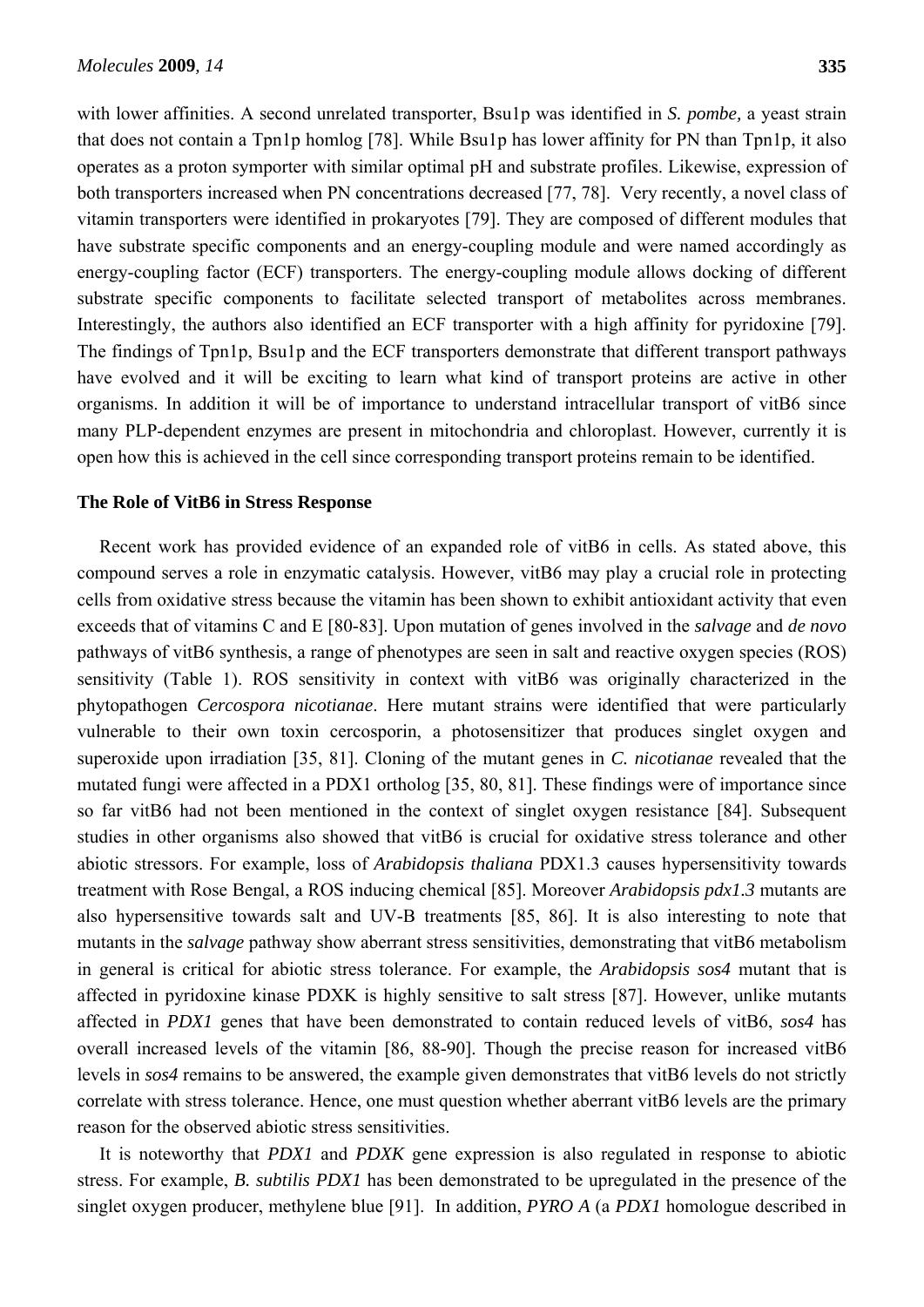*Aspergillus nidulans)* and *Arabidopsis* PDX1.3 are upregulated after exposure to UV radiation [92, 93]. Also SNZ1, a *S. cerevisiae* PDX1 homologue, has been shown to be present in higher amounts during the stationary growth phase in which cultures are more prone to oxidative stress [94, 95]. Findings in plants revealed that expression of *Arabidopsis PDX1* genes is regulated by drought, chilling, UV-B treatment, and ozone [96]. Finally, *SOS4* up-regulation has also been demonstrated as a response to cold stress and abscisic acid (ABA) treatment [87].

Overall there appears to be a broad and beneficial effect of vitB6 on abiotic stress tolerance in the cell, and stressors have been found to result in an increased amount of expression of genes involved in vitB6 biosynthesis. Notably and as mentioned above there are some exceptions to the observation that increased vitB6 availability is beneficial: Herrero and Daub observed negligible changes in vitB6 content in tobacco in response to salt stress, and Gonzalez and coworkers noted significantly higher vitB6 levels in *sos4* relative to wild type plants despite the mutant's increased salt sensitivity [90]. Considering these findings, future work may aim to link additional signals to a response of altered vitB6 production in cells. Additionally, characterization of the ROS quenching capacity and regulation of vitB6 biosynthesis may help to solve the close relationships seen between the vitamin and the described sources of stress.

| Organism      | <b>Mutant</b>           | Pathway affected | Phenotype                                                                                                             | <b>Citation</b> |
|---------------|-------------------------|------------------|-----------------------------------------------------------------------------------------------------------------------|-----------------|
| E. coli       | ppox/pdxH               | Salvage          | Reduced growth,<br>aberrant shape                                                                                     | $[27]$          |
| C. nicotianae | sor1/pdx1               | De novo          | <b>Increased ROS</b><br>sensitivity, loss of<br>vitB6 production,<br>increased salt<br>sensitivity, reduced<br>growth | [81]            |
| S. cerevisiae | snzI/pdxI               | De novo          | Reduced growth in<br>minimal media                                                                                    | $[94]$          |
| S. cerevisiae | snol/pdx2               | De novo          | Reduced growth in<br>minimal media                                                                                    | $[94]$          |
| S. cerevisiae | pdx3                    | Salvage          | <b>Increased ROS</b><br>sensitivity                                                                                   | $[50]$          |
| A. thaliana   | $sos4-1$                | Salvage          | Increased salt<br>sensitivity                                                                                         | [87, 90]        |
| A. thaliana   | $pdx$ 1.1,<br>$pdx$ 1.3 | De novo          | Increased salt<br>sensitivity                                                                                         | [21, 86]        |
| A. thaliana   | pdx3/PPOX               | Salvage          | Reduced aerial & root<br>growth, increased salt<br>sensitivity                                                        | [50, 90]        |

**Table 1**. Examples of VitB6 *De Novo* and *Salvage* Pathway Mutants in Context with Stress.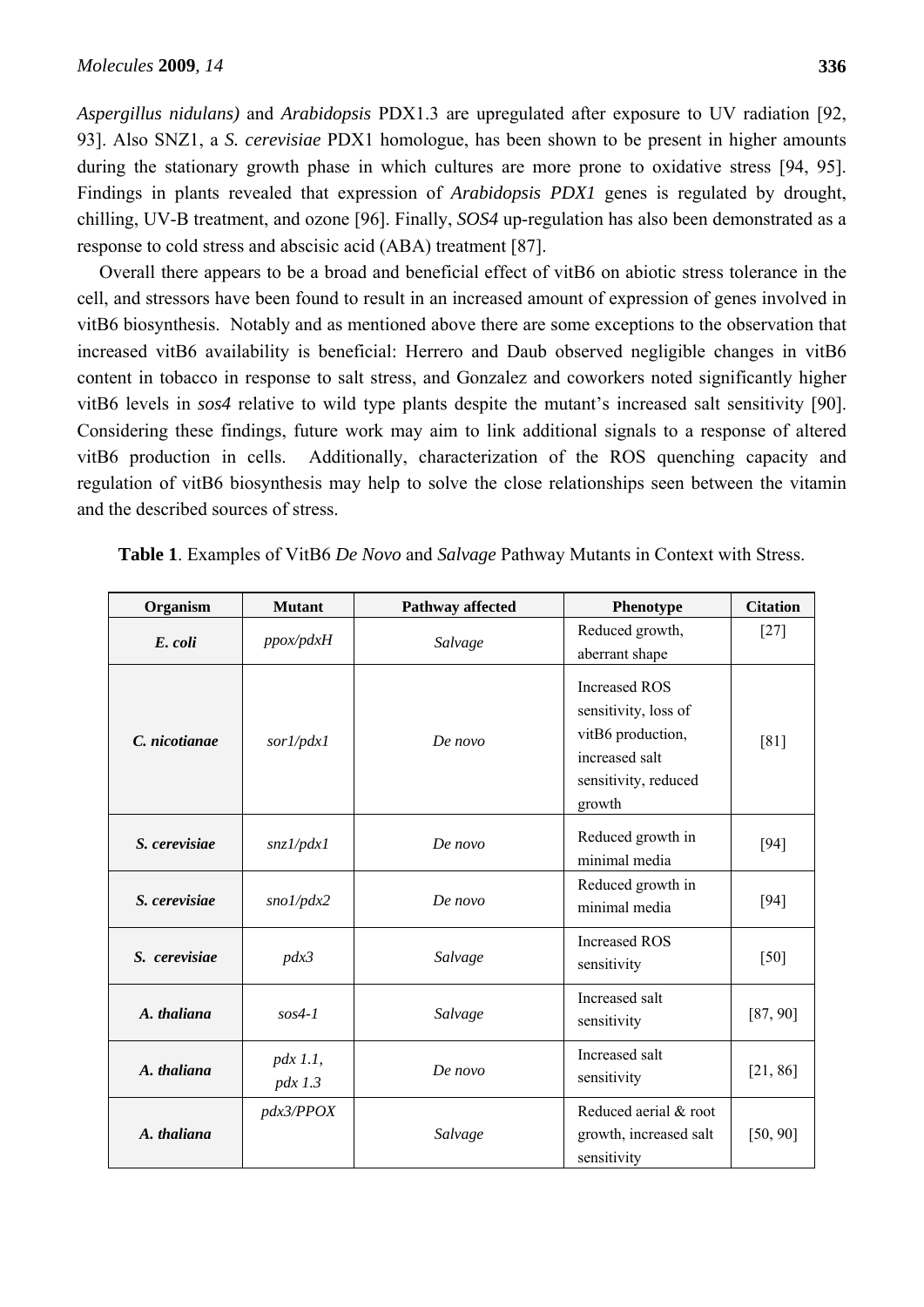#### **The Diversity of VitB6 Derivatives**

As described in the preceding paragraphs, vitB6 is a well-investigated compound critical for many cellular processes as either a central cofactor or as a potent antioxidant. However, it is noteworthy that a variety of different PN, PM, and PL derivatives have been described, for which the precise function is not understood (Table 2). These derivatives potentially have novel functions, and may be crucial to fully appreciate the biological relevance of vitB6.

The best known of these derivatives is probably 4'-*O*-methylpyridoxine or ginkgotoxin from the tree *Ginkgo biloba* [12, 97]. The compound has been found in different tissues with the highest concentrations being present in seeds [98]. Although it has been shown that the additional 4'-*O*-methyl group most likely derives from methionine, and that both phosphorylated and non-phosphorylated forms of pyridoxine are methylated, the biosynthetic pathway leading to 4'-*O*-methylpyridoxine is still unresolved [98, 99]. Ingestion of the toxin can lead to *Gin-nan-sitotoxism*, epileptic convulsions, and other neuronal disorders [100]. As seeds from *Ginkgo* trees are a food source in China and Japan, and extracts from leaves are used in pharmaceutical products, they represent a potential health risk. The PLP-dependent enzyme glutamate decarboxylase (GAD), which is critical for synthesis of the neurotransmitter GABA was discussed as a potential target of 4'-*O*-methylpyridoxine. However, there is no clear evidence that ginkgotoxin significantly reduces GAD activity when present in physiologically relevant concentrations [101]. In contrast, recent work rather suggests that the toxin is competing with PN/PM/PL for human pyridoxine kinase [97]. This in turn might reduce the pool of available PLP and PMP in the brain and negatively affect GAD activity and GABA biosynthesis [97].

Ginkgotoxin was also found in the African tree *Albizia tanganyicensis* [98-100] demonstrating that the biosynthetic pathway leading to the formation of 4'-*O*-methylpyridoxine is not unique to *Ginkgo*. *Albizia tanganyicensis* and its close relative *Albizia julibrissin* also synthesize other more complex vitB6 derivatives (see Table 2) [100, 102]. Unfortunately, neither for ginkgotoxin nor for the other *Albizia* derivatives could we find a biological function explaining why these compounds are synthesized. A likely possibility is that they serve as protecting compounds against pathogens due to their toxicity. This poses the attractive question as to what kind of mechanisms these plants employ to protect their own metabolism against toxic vitB6 derivatives. For example, do they utilize specific compartments or organelles for storage of their toxic compounds?

Another aspect that vitB6 derivatives have been brought in context with is the formation of advanced glycation and lipoxygenation end-products (AGE and ALE, respectively). AGE and ALE formation can occur in cells when reduced sugars (e.g. glucose, fructose) or polyunsaturated fatty acids are abundant. In such a situation they can cross-react preferentially with lysine residues of proteins [103, 104]. Accumulation of AGE and ALE is also caused by oxidative stress or overload of pathways active in detoxification [103]. Such end-products are often detrimental for protein function and, especially in older tissues, might lead to severe damage. Hence, patients with diabetes or atherosclerosis that have increased contents of blood sugar or blood lipids, respectively, suffer from accumulation of AGEs and ALEs. Here, pyridoxamine is discussed to serve as a protecting compound by bonding with fatty acids (see Table 2) and thereby effectively competing with proteins for ALE formation [104, 105]. The vitamin is also discussed to serve as a protecting compound for AGE formation which is of special interest to patients suffering from diabetes [106-108].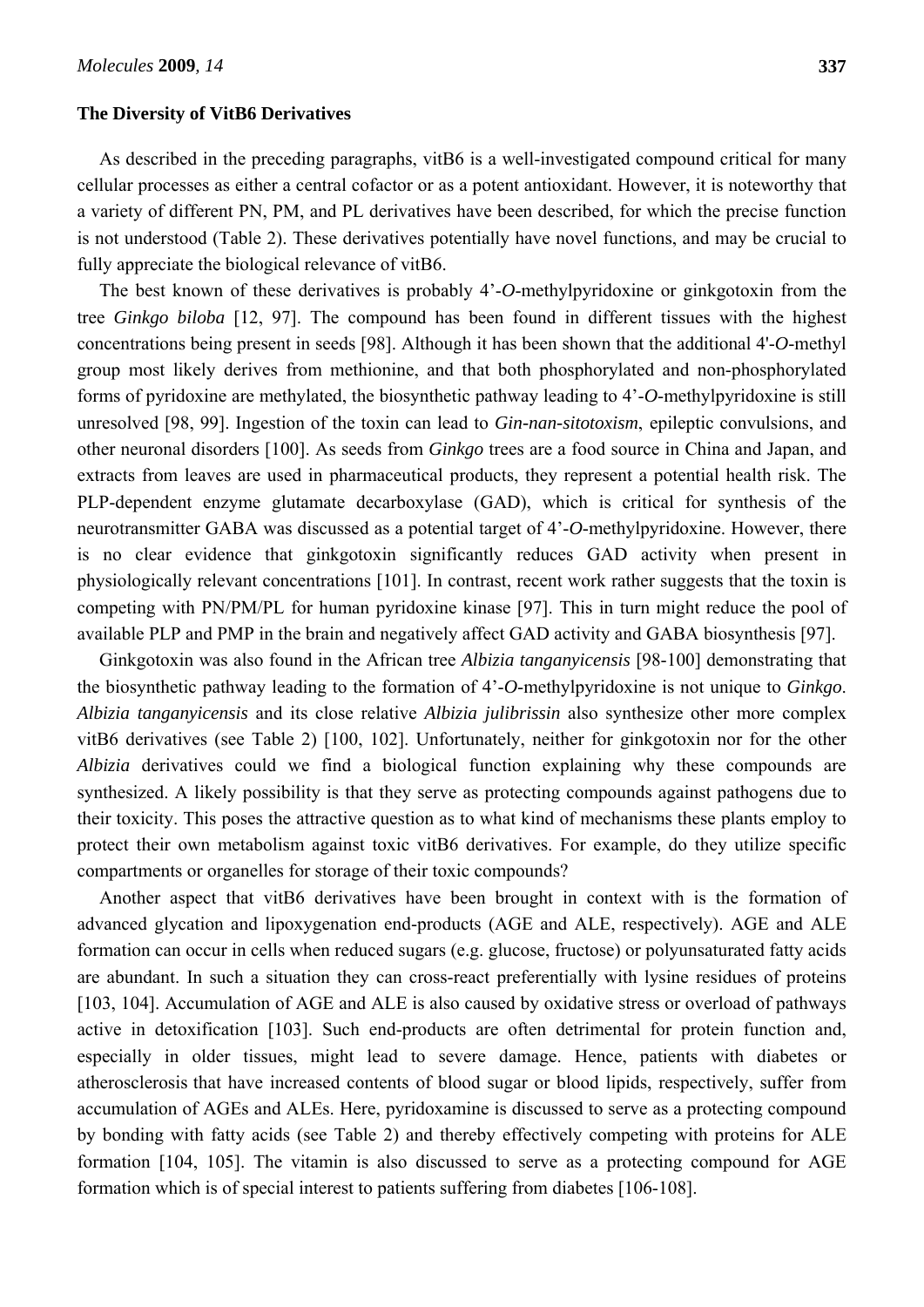A significant proportion of vitB6 (ranging from 5-80% of the total vitB6 content) in many fruits and vegetables is glycosylated [109, 110]. Glycosylated vitB6 appears to be abundant in plants and has been detected in soybean, rice, and *Ginkgo* [111-113]. Furthermore, in fungi β-fructosyl and βgalactosyl compounds of pyridoxine have been found [114, 115]. It is likely that these derivatives of vitB6 are not substrates of a pyridoxine kinase and thus are not accessible for metabolic utilization. Consequently, specific β-glucosidases have been described in plants and human capable of removing the sugar moiety, making the vitamin again accessible for *salvage* pathway enzymes [111, 116-118]. Although no precise explanation for the high amount of glycosylated vitB6 is provided in literature, a possibility can be seen in context with AGE accumulation. Here, vitB6 might serve as a protecting compound to prevent reaction of sugar with lysine residues of proteins. Alternatively, glycosylated forms of vitB6 might serve as storage compounds of the vitamin and even carbohydrates that can be mobilized upon demand. Overall the existence of such a diverse variety of vitB6 derivatives indicates that the vitamin is involved in or employed for many other currently unknown processes.

| <b>Derivative</b>                           | <b>Structure</b>                                                                                                                | <b>Function</b>                                              | Organism<br>found                           | citation        |
|---------------------------------------------|---------------------------------------------------------------------------------------------------------------------------------|--------------------------------------------------------------|---------------------------------------------|-----------------|
| Vitamin B6                                  | R<br>$R_f = HC-O (PL)$<br>HO.<br>$\mathbf{R}_2 = 2H_2OH(PN)$<br>$\mathbf{R}_3$ = CH <sub>2</sub> NH <sub>2</sub> (PM)<br>$H_3C$ | Antioxidant                                                  | ubiquitous                                  | $[13]$          |
| Vitamin B6-<br>phosphate                    | R<br>$HO_{\sim q}^{OHI}$<br>HO<br>้ N<br>$H_3C$                                                                                 | Cofactor                                                     | ubiquitous                                  | $[13]$          |
| 4'-O-Methyl-<br>pyridoxine<br>(ginkgotoxin) | CH <sub>3</sub><br>∩<br>CH <sub>2</sub><br>CH <sub>2</sub> OH<br>HO<br>$H_3C$                                                   | Unknown; potential<br>inhibitor of<br>PN/PM/PL kinase        | Ginkgo biloba,<br>Albizia<br>tanganyicensis | [23, 97,<br>99] |
| $5'-O$ -Acetyl-4'-O-<br>methylpyridoxine    | CH <sub>3</sub><br>$O$ <sub>CH<sub>2</sub></sub><br>CH <sub>2</sub> O<br>HO.<br>$H_3C$                                          | Unknown                                                      | Albizia<br>tanganyicensis                   | $[100]$         |
| Julibrine I                                 | $\overline{\text{CH}}_3$<br>O.<br>CH <sub>2</sub><br>CH <sub>2</sub> O-glclgcUA<br>HO<br>$H_3C$                                 | Unknown                                                      | Albizia<br>julibrissin                      | $[102]$         |
| Julibrine II                                | HO<br>CH <sub>3</sub><br>OH<br>$O$ <sub>CH<sub>2</sub></sub><br>∩<br>CH <sub>2</sub> O<br>HO<br>ЮH<br>$H_3C$<br>HO<br>HО<br>OН  | Unknown;<br>has been<br>demonstrated to<br>induce arrhythmia | Albizia<br>julibrissin                      | $[102]$         |

**Table 2**. Examples of VitB6 Vitamers and Their Derivatives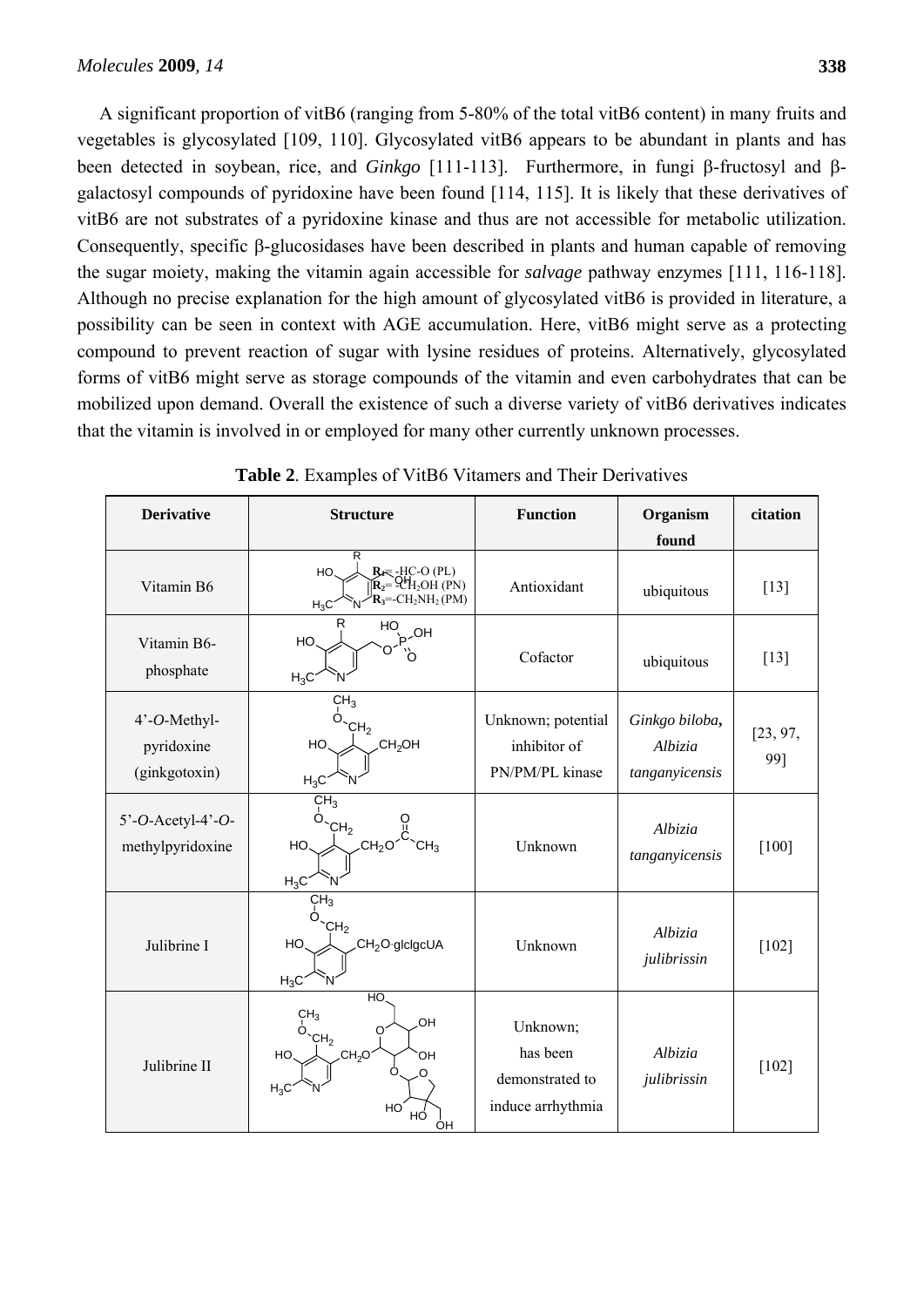| $5'-0-(\beta-D-$<br>Glucopyranosyl)<br>pyridoxine       | OH<br>$\overline{HO}$ <sup>CH<sub>2</sub></sup><br>CH <sub>2</sub><br>$CH_2O$ <sup>CH<sub>2</sub>O</sup><br>HO.<br>ЮH<br>HO<br>$H_3C$<br>ÒН | Unknown                                                             | Various plant<br>products                | [111, 112] |
|---------------------------------------------------------|---------------------------------------------------------------------------------------------------------------------------------------------|---------------------------------------------------------------------|------------------------------------------|------------|
| $N$ -Hexanoyl-<br>pyridoxamine<br>(HAPM)                | $H_3C(H_2C)4r$ <sub>2</sub> O<br>ΗN<br>CH <sub>2</sub><br>CH <sub>2</sub> OH<br>HO.<br>$H_3C$                                               | Inhibitor of<br>advanced glycation<br>and lipoxidation<br>reactions | PM treated<br>diabetic and<br>obese rats | [9, 10]    |
| N-Nonanedioyl-<br>pyridoxamine<br>monoamide<br>(NDAPM)  | ЮH<br>$\left(\mathsf{CH}_2\right)_7$<br>нı<br>CH <sub>2</sub><br>HO<br>CH <sub>2</sub> OH<br>$H_3C$                                         | Inhibitor of<br>advanced glycation<br>and lipoxidation<br>reactions | PM treated<br>diabetic and<br>obese rats | [9, 10]    |
| N-Pentanedioyl-<br>pyridoxamine<br>monoamide<br>(PDAPM) | .OH<br>$O_{C}$ (CH <sub>2</sub> ) <sub>3</sub><br>ΗN<br>CH <sub>2</sub><br>HO<br>CH <sub>2</sub> OH<br>$H_3C$                               | Inhibitor of<br>advanced glycation<br>and lipoxidation<br>reactions | PM treated<br>diabetic and<br>obese rats | [104, 105] |
| N-Formyl-<br>pyridoxamine<br>(FAPM)                     | $\overline{O}$ <sub>CH</sub><br>HN.<br>CH <sub>2</sub><br>HO<br>.CH <sub>2</sub> OH<br>$H_3C$                                               | Inhibitor of<br>advanced glycation<br>and lipoxidation<br>reactions | PM treated<br>diabetic and<br>obese rats | [104, 105] |

**Table 2**. Cont.

#### **VitB6 Supplements and Human Health: Is it too much or not enough of a good thing?**

The importance of vitB6 in human health is reflected in how actively it is studied in relationship to a wide range of disease prevention and control. The current *Recommended Dietary Allowance* (RDS) from the American National Institute of Health (NIH) for vitB6 is 2 milligrams per day with an upward tolerance of 100 mg per day for adults. High doses can lead to peripheral sensory neuropathy and nerve degeneration [119, 120]. These problems are generally reversible when supplementation is stopped. Additionally some studies have suggested that increased levels of the B6 vitamers and some derivatives can generate toxic photoproducts as a result of UV irradiation [121-123].

Most problems are stemming from deficiencies of the vitamin and there are several areas of interest actively being pursued. Numerous clinical trials have been conducted to observe the broader impact of vitB6 on human health problems such as cancer prevention and recovery and the amelioration of neurological diseases. Also under investigation are the benefits of increased vitB6 through its role as a cofactor in upstream processes that lead to problems involving heart disease, osteoporosis and diabetes. Several of these topics are addressed in the following section.

Studies of vitB6 supplements in cancer prevention have yielded mixed results ranging from no significant benefits seen in breast cancer to indications of protection against colorectal cancer [124]. A recent study on hairless mice given PN supplements was performed to see if increased vitB6 protected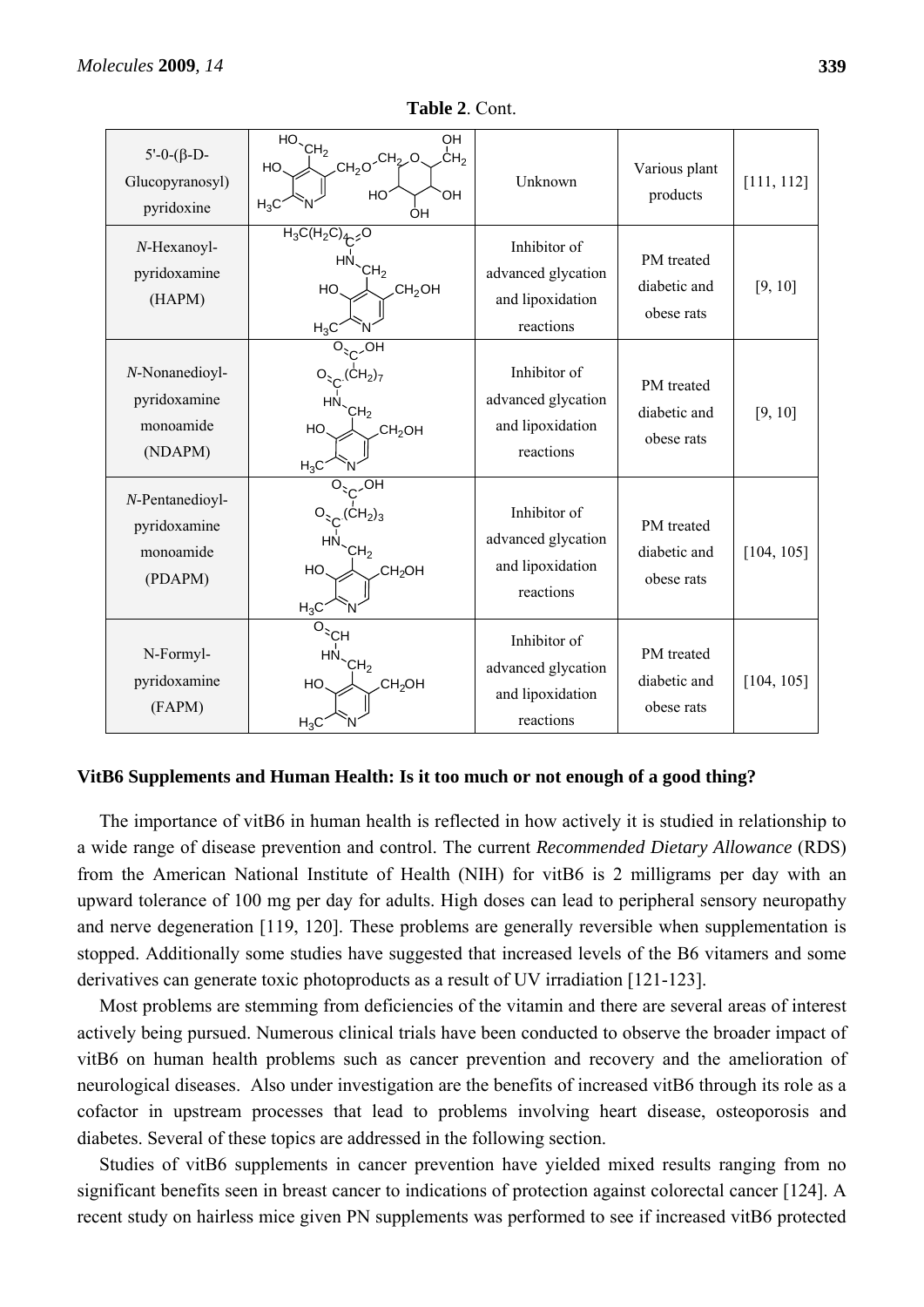against UV-B induced skin tumors [121]. It was reasoned that vitB6 would help quench reactive oxygen species (ROS), which are associated with the development of cancer. Interestingly though, while higher serum levels of PLP correlated with a higher dosage of dietary PN, neither the amount of PLP nor oxidative stress markers in skin differed in relationship to the dosages. Additionally an increase in tumor induction was seen in the mice given the higher doses of PN, correlating with previous work [122, 123]. Interestingly decreased levels of vitB6 accompanied by increased levels of oxidative stress were detected in red blood cells of non-small cell lung cancer patients, also highlighting the vitamin's potential benefits as an antioxidant [125].

Phosphorylated vitB6 is needed as a cofactor for neurotransmitter synthesis. However, studies on elderly people have shown that a walking program has more benefits on cognitive improvement and increased folate may help prevent Alzheimer's diseases rather than vitB6 supplements [126-129]. While an association of low PLP and high symptoms of depression have been reported, supplementation with vitB6 has not been shown to conclusively improve depression in older men [130, 131]. In schizophrenic patients with tardive dyskinsia, plasma levels of PLP were significantly lower and treatment with vitB6 supplements reduced the symptoms of this disease along with another schizophrenic associated disease, akathisia [132-134]. VitB6 is also studied as a potentially important candidate to improve behavioural disorders of autistic children, although the precise impact of the vitamin remains to be shown. [135-136].

VitB6 is involved in maintenance of normal homocysteine levels, and lower levels of homocysteine are associated with lower rates of coronary heart disease and stroke [137]. However studies are conflicting as to whether giving supplements to lower the homocysteine levels improves protection against these diseases [137-139]. High homocysteine levels have also been linked to osteoperosis and bone fragility fractures. *In vitro* tissue experiments demonstrated that either decreasing vitB6 or increasing homocysteine levels stimulated osteoclast activity, which leads to bone resorption [140].

Blood vitB6 levels are significantly decreased in diabetics. As vitB6 is a cofactor in tryptophan catabolism, disruption of this pathway leads to increased levels of kynurenine metabolites which inhibit insulin secretion and lower glucose tolerance [141]. Studies on different B6 vitamers have shown that supplements can help with problems related to glucose tolerance [142]. Complications from other diabetes-associated diseases are also common, and interestingly high doses of vitB6 normalized endothelial dysfunction, a precursor to vascular disease, in children with type 1 diabetes [143].

## **Outlook and Perspectives**

Though in the last years various aspects in vitB6 biosynthesis and the impact and benefits of the vitamin for general metabolism have been explained, many questions remain unanswered. Five of these are covered in the following section to provide an outlook on future opportunities related to this important research field.

*Do regulatory mechanisms exist that control PLP de novo biosynthesis?* Although the two biosynthetic pathways – DXP-dependent and –independent – have been resolved, regulatory mechanisms on the transcriptional and posttranscriptional level to control PLP biosynthesis remain to be found. Although transcriptional regulation of *PDX1* genes has been described for various organisms after stress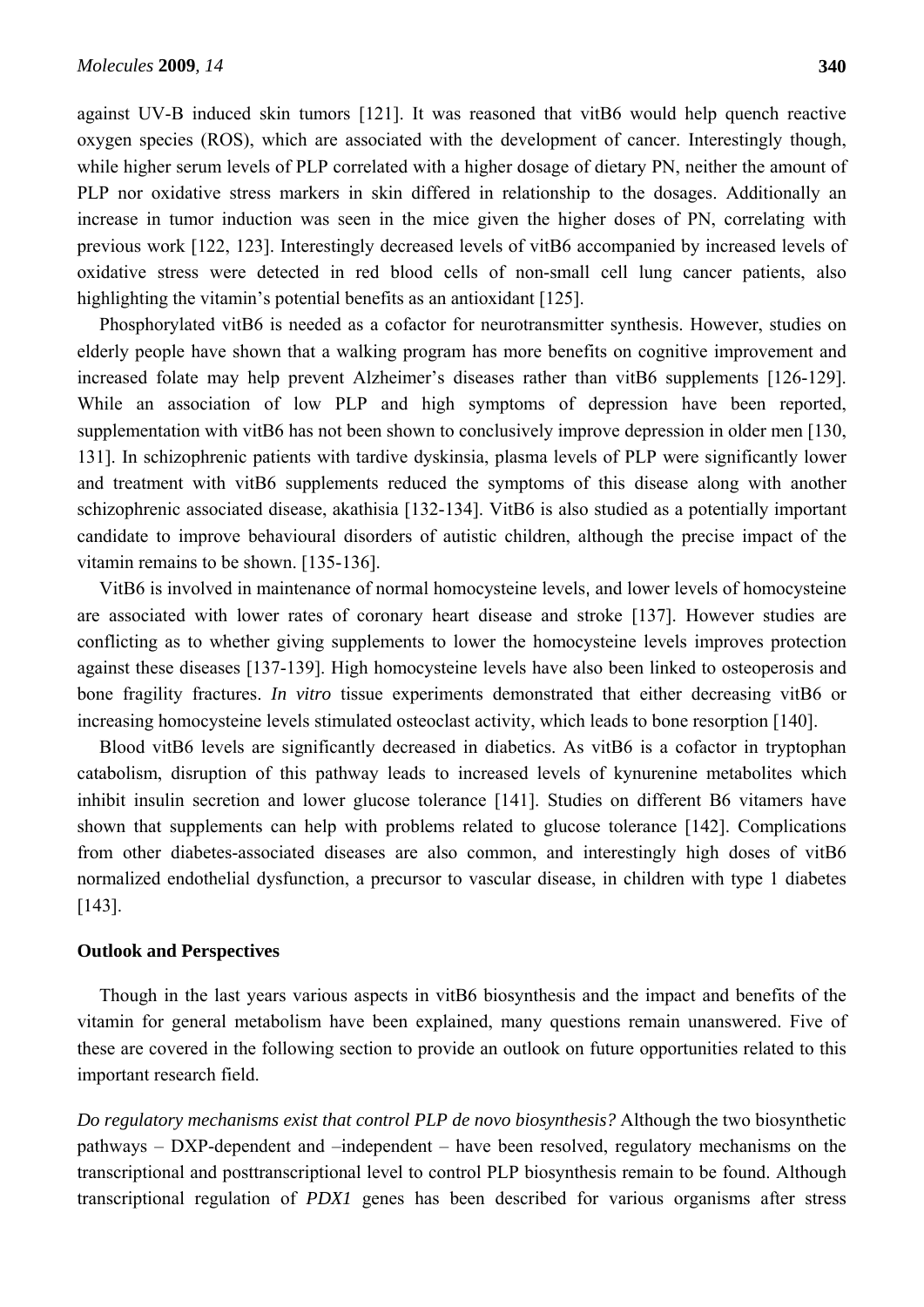treatments, it remains open whether this in turn affects vitB6 levels [13, 144]. Considering the central and indispensable role of PLP in metabolism one would expect that such regulatory switches exist. These need to be connected with general metabolism, first because vitB6 exhibits such a central role as a cofactor and second because the *de novo* biosynthetic machinery competes for the precursors required for PLP synthesis with other pathways.

*How are the salvage pathway and PLP phosphatase activities regulated?* As for the *de novo* pathways, it has not been explained how *salvage* pathway enzymes and PLP phosphatases are regulated. This is surprising as pyridoxine kinase and PNP/PMP oxidase are crucial players in controlling vitB6 homeostasis and the availability of the active cofactor which might even occur in concert with PLP phosphatases. However, only a few studies reveal insights on factors like ions, ATP, or end-products that directly affect activities of these enzymes [61, 145-149], while the interplay between the different proteins and the *de novo* pathway has not been addressed. Again, one would suggest that some higher degree of active control is present that regulates the proteins of the *salvage* pathway and PLP phosphatases upon demand.

*What are the mechanisms of vitamin B6 translocation*? For many organisms it is open how vitB6 is translocated within the different organs and tissues. Although the non-phosphorylated forms can to some extent go passively through membranes, this diffusion is most likely insufficient for long distance allocation or rapid uptake of the vitamin when needed [77]. Currently only a few examples are given for vitB6 transporters in yeast and prokaryotes, making this an important question in other organisms like animals or plants [77, 79].

*How does vitamin B6 metabolism positively affect stress tolerance?* For many organisms it has been shown that mutants affected in either the *salvage* or the *de novo* pathway are hypersensitive towards abiotic stress conditions. However, this hypersensitivity does not always correlate with the vitB6 content in the cell [86, 90]. Hence it is currently unclear and necessary to ask whether the amount of vitB6 is the critical factor to protect against abiotic stress, whether it is the vitB6 homeostasis that is important, or whether it is the proteins that participate in the different pathways that have additional functions connected to stress alleviation.

*Are there more de novo pathways present in yet unexplored organisms and how are vitB6 derivatives formed?* Currently it appears to be that there are just the two described *de novo* pathways, and no evidence for additional biosynthetic pathways is at hand. Though one cannot exclude the possibility for a third pathway, it is more likely that only the two described DXP-dependent and DXPindependent pathways exist. In contrast the variety of existing vitB6 derivatives indicates an extensive metabolic ability of organisms to modify vitB6. It will be interesting in the future to have more knowledge generated on the enzymes that modify vitB6, about the biological purposes of these compounds, and how these organisms protect themselves against potentially toxic derivatives. Understanding these points may provide better approaches to utilizing the pharmaceutical potentials of vitB6 and its derivatives for human health.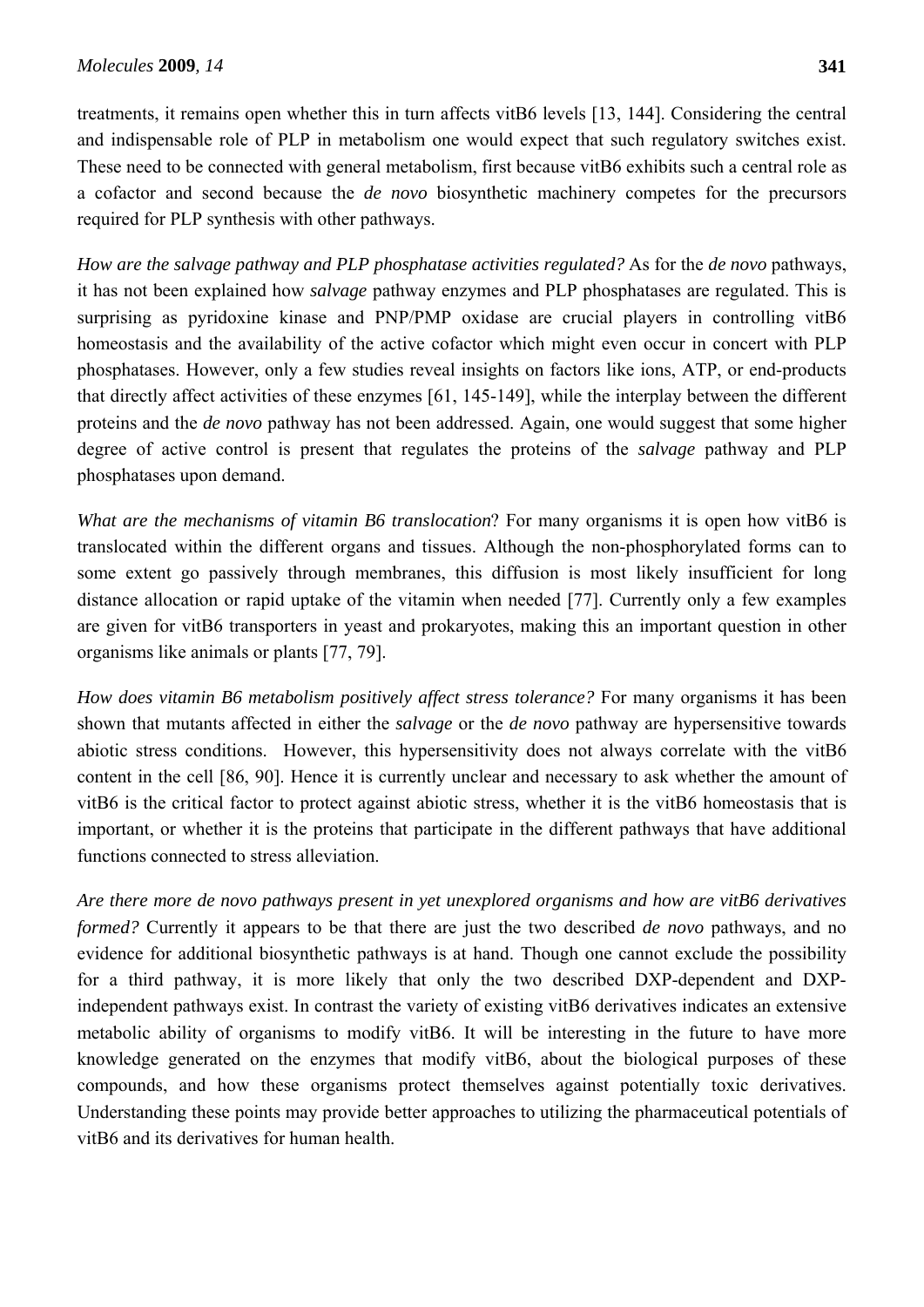## **Acknowledgments**

We would like to thank our Russian collaborator Dr. Cleatus for critical reading. We also would like to thank the DFG (DFG grant HE3224/7-1 to HH) for supporting this work.

## **References and Notes**

- 1. Ohdake, S. Isolation of "Oryzanin" (Antineuritic Vitamin) from Rice-polishings. *Bull. Agri. Chem. Soc. Japan.* **1932**, *8*, 11-46.
- 2. Wiardy, P.W. Crystalline Vitamin B6 (Adermin). *Nature* **1938**, *142*, 1158-1158.
- 3. György, P. Vitamin B2 and the Pellagra-like Dermatitis in Rats. *Nature* **1934**, *133*, 498-499.
- 4. György, P. Crystalline vitamin B6. *J. Am. Chem. Soc*. **1938**, *60*, 983-984.
- 5. Ichiba, A.; Michi, K. Cristalline vitamin B6. *Sci. Pap. Inst. Phys. Chem. Res.* (Tokyo) **1938**, *34*, 623-626.
- 6. Keresztesy, J.C.; Stevens, J.R. Vitamin B-6. *Proc. Soc. Exp. Biol. Med*. **1938**, *38*, 64-65.
- 7. Kuhn, R.; Wendt, G. Über das antidermatitische Vitamin der Hefe. *Ber. Chem. Ges*. **1938**, *71*, 780-782.
- 8. Lepkovsky. Crystalline factor I*. Science* **1938**, *87*, 169-170.
- 9. György, P.; Eckardt, R.E. Vitamin B6 and Skin Lesions in Rats. *Nature* **1939**, *144*, 512-512.
- 10. Harris, S.A.; Folkers, K. Synthetic vitamin B6. *Science* **1939**, *89*, 347.
- 11. Snell, E.E.; Guirard, B.M; Williams, R.J. Occurrence in natural products of a physiologically active metabolite of pyridoxine. *J. Biol. Chem*. **1942**, *143*, 519-530.
- 12. Drewke, C.; Leistner, E. Biosynthesis of vitamin B6 and structurally related derivatives*. Vitam. Horm*. **2001**, *61*, 121-155.
- 13. Mittenhuber, G. Phylogenetic analyses and comparative genomics of vitamin B6 (pyridoxine) and pyridoxal phosphate biosynthesis pathways. *J. Mol. Microbiol. Biotechnol.* **2001**, *3*, 1-20.
- 14. Grogan, D.W. Temperature-sensitive murein synthesis in an Escherichia coli pdx mutant and the role of alanine racemase. *Arc. Microbiol*. **1988**, *150*, 363-367.
- 15. Nakamura, M.T.; Nara, T.Y. Structure, function, and dietary regulation of delta-6, delta-5, and delta-9 desaturases. *Annu. Rev. Nutr.* **2004**, *24*, 345-376.
- 16. Horrobin, D.F. Fatty acid metabolism in health and disease: the role of delta-6-desaturase. *Am. J. Clin. Nutr.* **1993**, *57*, 732S-736S; discussion 736S-737S.
- 17. Helmreich, E.J. How pyridoxal 5'-phosphate could function in glycogen phosphorylase catalysis. *Biofactors* **1992**, *3*, 159-172.
- 18. Cheltsov, A.V.; Guida, W.C.; Ferreira, G.C. Circular permutation of 5-aminolevulinate synthase: effect on folding, conformational stability, and structure. *J. Biol. Chem*. **2003**, *278*, 27945-27955.
- 19. Rottmann, W.H.; Peter, G.F.; Oeller, P.W.; Keller, J.A., Shen, N.F.; Nagy, B.P.; Taylor, L.P.; Campbell, A.D.; Theologis, A. 1-aminocyclopropane-1-carboxylate synthase in tomato is encoded by a multigene family whose transcription is induced during fruit and floral senescence*. J. Mol. Biol*. **1991**, *222*, 937-961.
- 20. Bilski, P.; Li, M.Y.; Ehrenshaft, M.; Daub, M.E.; Chignell, C.F. Vitamin B6 (Pyridoxine) and Its Derivatives Are Efficient Singlet Oxygen Quenchers and Potential Fungal Antioxidants. *Photochem. Photobiol.* **2000**, *71*, 129-134.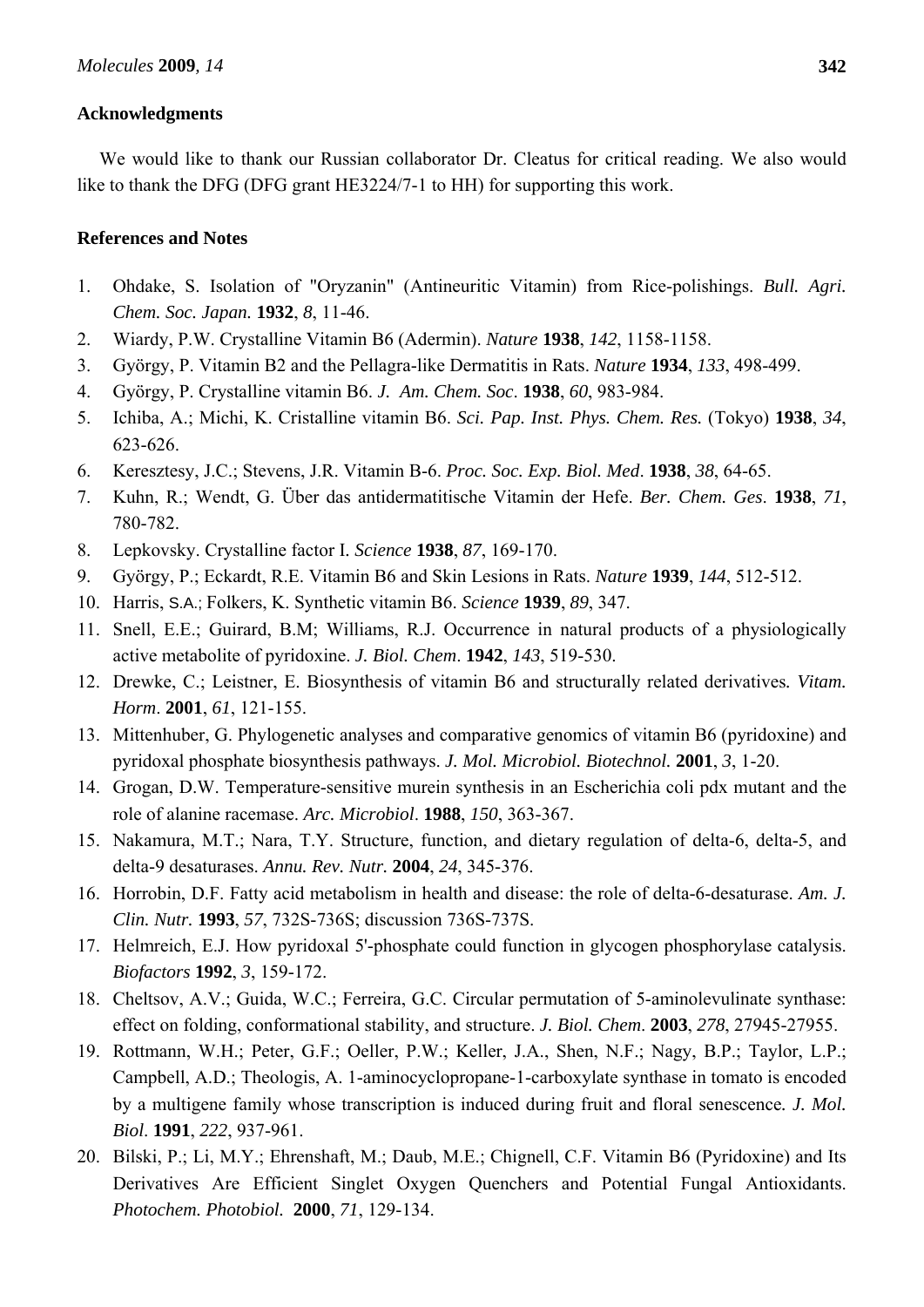- 21. Chen, H.; Xiong, L. Pyridoxine is required for post-embryonic root development and tolerance to osmotic and oxidative stresses. *Plant J*. **2005**, *44*, 396-408.
- 22. Hill, R.E.; Himmeldirk, K.; Kennedy, I.A.; Pauloski, R.M.; Sayer, B.G.; Wolf, E.; Spenser, I.D. The biogenetic anatomy of vitamin B6. A 13C NMR investigation of the biosynthesis of pyridoxol in *Escherichia coli*. *J. Biol. Chem*. **1996**, *271*, 30426-30435.
- 23. Arenz, A.; Klein, M.; Fiehe, K.; Gross, J.; Drewke, C.; Hemscheidt, T.; Leistner, E Occurrence of neurotoxic 4'-O-methylpyridoxine in *Ginkgo biloba* leaves, Ginkgo medications and Japanese Ginkgo food. *Planta Med.* **1996**, *62*, 548-551.
- 24. Drewke, C.; Notheis, C.; Hansen, U.; Leistner, E.; Hemscheidt, T.; Hill, R.E.; Spenser, I.D. Growth response to 4-hydroxy-L-threonine of *Escherichia coli* mutants blocked in vitamin B6 biosynthesis*. FEBS Lett.* **1993**, *318*, 125-128.
- 25. Laber, B.; Maurer, W.; Scharf, S.; Stepusin, K.; Schmidt, F.S. Vitamin B6 biosynthesis: formation of pyridoxine 5'-phosphate from 4-(phosphohydroxy)-L-threonine and 1-deoxy-D-xylulose-5 phosphate by PdxA and PdxJ protein. *FEBS Lett.* **1999**, *449*, 45-48.
- 26. Cane, D.E.; Hsiung, Y.; Cornish, J.A.; Robinson, J.K.; Spenser, I.D. Biosynthesis of Vitamin B6: The Oxidation of 4-(Phosphohydroxy)-l-threonine by PdxA. *J. Am. Chem. Soc.* **1998**, *120*, 1936- 1937.
- 27. Lam, H.M.; Winkler, M.E. Characterization of the complex pdxH-tyrS operon of *Escherichia coli* K-12 and pleiotropic phenotypes caused by pdxH insertion mutations. *J. Bacteriol*. **1992**, *174*, 6033-6045.
- 28. Zhao, G.; Winkler, M.E. 4-Phospho-hydroxy-L-threonine is an obligatory intermediate in pyridoxal 5'-phosphate coenzyme biosynthesis in *Escherichia coli* K-12. *FEMS Microbiol. Lett.* **1996**, *135*, 275-280.
- 29. Sivaraman, J.; Li, Y.; Banks, J.; Cane, D.E.; Matte, A.; Cygler, M. Crystal structure of *Escherichia coli* PdxA, an enzyme involved in the pyridoxal phosphate biosynthesis pathway. *J. Biol. Chem*. **2003**, *278*, 43682-43690.
- 30. Notheis, C.; Drewke, C.; Leistner, E. Purification and characterization of the pyridoxol-5' phosphate: oxygen oxidoreductase (deaminating) from *Escherichia coli*. *Biochim. Biophys. Acta*  **1995**, *1247*, 265-271.
- 31. Sprenger, G.A.; Schorken, U.; Wiegert, T.; Grolle, S.; de Graaf, A.A.; Taylor, S.V.; Begley, T.P.; Bringer-Meyer, S.; Sahm, H. Identification of a thiamin-dependent synthase in *Escherichia coli* required for the formation of the 1-deoxy-D-xylulose 5-phosphate precursor to isoprenoids, thiamin, and pyridoxol. *Proc. Natl. Acad. Sci. USA* **1997**, *94*, 12857-12862.
- 32. Franco, M.G.; Laber, B.; Huber, R.; Clausen, T. Structural basis for the function of pyridoxine 5' phosphate synthase. *Structure* **2001**, *9*, 245-253.
- 33. Burns, K.E.; Xiang, Y.; Kinsland, C.L.; McLafferty, F.W.; Begley, T.P. Reconstitution and biochemical characterization of a new pyridoxal-5'-phosphate biosynthetic pathway. *J. Am. Chem. Soc*. **2005**, *127*, 3682-3683.
- 34. Tambasco-Studart, M.; Titiz, O.; Raschle, T.; Forster, G.; Amrhein, N.; Fitzpatrick, T.B. Vitamin B6 biosynthesis in higher plants. *Proc. Natl. Acad. Sci. USA* **2005**, *102*, 13687-13692.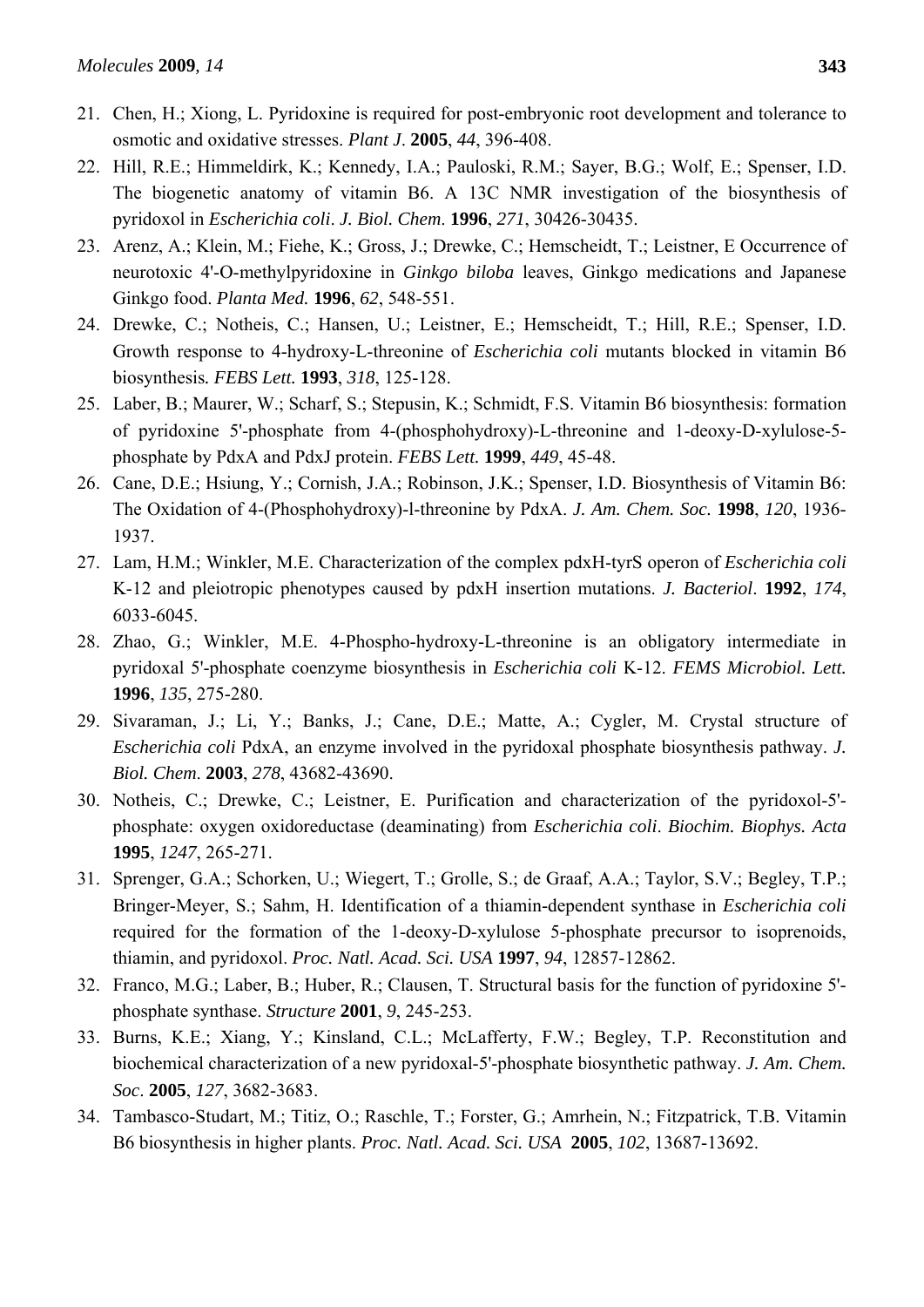- 35. Ehrenshaft, M.; Bilski, P.; Li, M.Y.; Chignell, C.F.; Daub, M.E. A highly conserved sequence is a novel gene involved in de novo vitamin B6 biosynthesis. *Proc. Natl. Acad. Sci. USA* **1999**, *96*, 9374-9378.
- 36. Gengenbacher, M.; Fitzpatrick, T.B.; Raschle, T.; Flicker, K.; Sinning, I.; Muller, S.; Macheroux, P.; Tews, I.; Kappes, B. Vitamin B6 biosynthesis by the malaria parasite *Plasmodium falciparum*: biochemical and structural insights. *J. Biol. Chem.* **2006**, *281*, 3633-3641.
- 37. Zhu, J.; Burgner, J.W.; Harms, E.; Belitsky, B.R.; Smith, J.L. A new arrangement of (beta/alpha)8 barrels in the synthase subunit of PLP synthase. *J. Biol. Chem.* **2005**, *280*, 27914-27923.
- 38. Tambasco-Studart, M.; Tews, I.; Amrhein, N.; Fitzpatrick, T.B. Functional analysis of PDX2 from Arabidopsis, a glutaminase involved in vitamin B6 biosynthesis. *Plant Physiol*. **2007**, *144*, 915-925.
- 39. Zein, F.; Zhang, Y.; Kang, Y.N.; Burns, K.; Begley, T.P.; Ealick, S.E. Structural insights into the mechanism of the PLP synthase holoenzyme from *Thermotoga maritima*. *Biochemistry* **2006**, *45*, 14609-14620.
- 40. Flicker, K.; Neuwirth, M.; Strohmeier, M.; Kappes, B.; Tews, I.; Macheroux, P. Structural and thermodynamic insights into the assembly of the heteromeric pyridoxal phosphate synthase from *Plasmodium falciparum*. *J. Mol. Biol.* **2007**, *374*, 732-748.
- 41. Yang, Y.; Tsui, H.C.; Man, T.K.; Winkler, M.E. Identification and function of the pdxY gene, which encodes a novel pyridoxal kinase involved in the salvage pathway of pyridoxal 5' phosphate biosynthesis in *Escherichia coli* K-12. *J. Bacteriol.* **1998**, *180*, 1814-1821.
- 42. Yang, Y.; Zhao, G.; Winkler, M.E. Identification of the *pdxK* gene that encodes pyridoxine (vitamin B6) kinase in *Escherichia coli* K-12. *FEMS Microbiol. Lett.* **1996**,*141*, 89-95.
- 43. Cao, P.; Gong, Y.; Tang, L.; Leung, Y.C.; Jiang, T. Crystal structure of human pyridoxal kinase. *J. Struct. Biol.* **2006**, *154*, 327-332.
- 44. Li, M.H.; Kwok, F.; Chang, W.R.; Lau, C.K.; Zhang, J.P.; Lo, S.C.; Jiang, T.; Liang, D.C. Crystal structure of brain pyridoxal kinase, a novel member of the ribokinase superfamily. *J. Biol. Chem.* **2002**, *277*, 46385-46390.
- 45. Safo, M.K.; Musayev, F.N.; di Salvo, M.L.; Hunt, S.; Claude, J.B.; Schirch, V. Crystal structure of pyridoxal kinase from the *Escherichia coli pdxK* gene: implications for the classification of pyridoxal kinases. *J. Bacteriol.* **2006**, *188*, 4542-4552.
- 46. Safo, M.K.; Musayev, F.N.; Hunt, S.; di Salvo, M.L.; Scarsdale, N.; Schirch, V. Crystal structure of the PdxY Protein from *Escherichia coli*. *J. Bacteriol.* **2004**, *186*, 8074-8082.
- 47. Musayev, F.N.; di Salvo, M.L.; Ko, T.P.; Gandhi, A.K.; Goswami, A.; Schirch, V.; Safo, M.K. Crystal Structure of human pyridoxal kinase: structural basis of  $M(+)$  and  $M(2+)$  activation. *Protein Sci*. **2007**, *16*, 2184-2194.
- 48. Zhao, G.; Winkler, M.E. Kinetic limitation and cellular amount of pyridoxine (pyridoxamine) 5' phosphate oxidase of *Escherichia coli* K-12. *J. Bacteriol.* **1995**, *177*, 883-891.
- 49. Loubbardi, A.; Marcireau, C.; Karst, F.; Guilloton, M. Sterol uptake induced by an impairment of pyridoxal phosphate synthesis in *Saccharomyces cerevisiae*: cloning and sequencing of the PDX3 gene encoding pyridoxine (pyridoxamine) phosphate oxidase. *J. Bacteriol.* **1995**, *177*, 1817-1823.
- 50. Sang, Y.; Barbosa, J.M.; Wu, H.; Locy, R.D.; Singh, N.K. Identification of a pyridoxine (pyridoxamine) 5'-phosphate oxidase from *Arabidopsis thaliana*. *FEBS Lett.* **2007**, *581*, 344-348.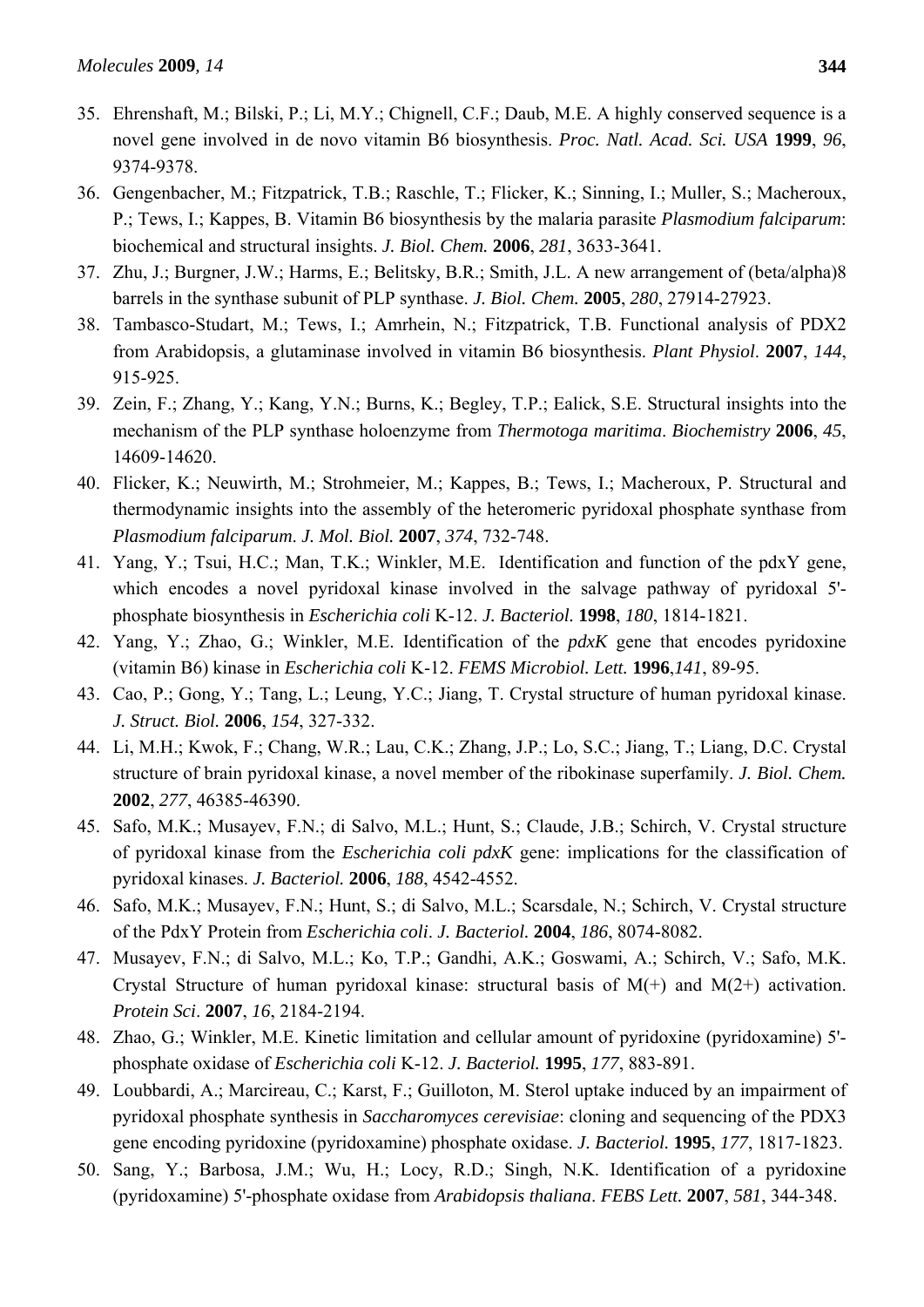- 51. Pedelacq, J.D.; Rho, B.S.; Kim, C.Y.; Waldo, G.S.; Lekin, T.P.; Segelke, B.W.; Rupp, B.; Hung, L.W.; Kim, S.I.; Terwilliger, T.C. Crystal structure of a putative pyridoxine 5'-phosphate oxidase (Rv2607) from *Mycobacterium tuberculosis*. *Proteins* **2006**, *62*, 563-569.
- 52. Biswal, B.K.; Au, K.; Cherney, M.M.; Garen, C.; James, M.N. The molecular structure of Rv2074, a probable pyridoxine 5'-phosphate oxidase from *Mycobacterium tuberculosis*, at 1.6 angstroms resolution. *Acta Crystallogr. Sect. F Struct. Biol. Cryst. Commun.* **2006**, *62*, 735-742.
- 53. di Salvo, M.L.; Safo, M.K.; Musayev, F.N.; Bossa, F.; Schirch, V. Structure and mechanism of *Escherichia coli* pyridoxine 5'-phosphate oxidase. *Biochim. Biophys. Acta* **2003**, *1647*, 76-82.
- 54. Fonda, M.L.; Trauss, C.; Guempel, U.M. The binding of pyridoxal 5'-phosphate to human serum albumin. *Arch. Biochem. Biophys.* **1991**, *288*, 79-86.
- 55. Li, T.K.; Lumeng, L.; Veitch, R.L. Regulation of pyridoxal 5'-phosphate metabolism in liver. *Biochem. Biophys. Res. Commun.* **1974**, *61*, 677-684.
- 56. Lumeng, L.; Brashear, R.E.; Li, T.K. Pyridoxal 5'-phosphate in plasma: source, protein-binding, and cellular transport*. J. Lab. Clin. Med.* **1974**, *84*, 334-343.
- 57. Harris, H. The human alkaline phosphatases: what we know and what we don't know. *Clin. Chim. Acta* **1990**, *186*, 133-150.
- 58. Bull, H.; Murray, P.G.; Thomas, D.; Fraser, A.M.; Nelson, P.N. Acid phosphatases. *Mol. Pathol.* **2002,** *55*, 65-72.
- 59. Lee, Y.P.; Kim, D.W.; Lee, M.J.; Jeong, M.S.; Kim, S.Y.; Lee, S.H.; Jang, S.H.; Park, J.; Kang, T.C.; Won, M.H.; Cho, S.W.; Kwon, O.S.; Eum, W.S.; Choi, S.Y. Human brain pyridoxal-5' phosphate phosphatase (PLPP):protein transduction of PEP-1-PLPP into PC12 cells. *BMB Rep*. **2008**, *41*, 408-413.
- 60. Jang, Y.M.; Kim, D.W.; Kang, T.C.; Won, M.H.; Baek, N.I.; Moon, B.J.; Choi, S.Y.; Kwon, O.S. Human pyridoxal phosphatase. Molecular cloning, functional expression, and tissue distribution. *J. Biol. Chem.* **2003**, *278*, 50040-50046.
- 61. Fonda, M.L. Purification and characterization of vitamin B6-phosphate phosphatase from human erythrocytes. *J. Biol. Chem.* **1992**, *267*, 15978-15983.
- 62. Mukherjee, T.; Kinsland, C.; Begley, T.P. PLP catabolism: identification of the 4-pyridoxic acid dehydrogenase gene in Mesorhizobium loti MAFF303099. *Bioorg. Chem.* **2007**, *35*, 458-464.
- 63. Yagi, T.; Kishore, G.M.; Snell, E.E. The bacterial oxidation of vitamin B6. 4-Pyridoxic acid dehydrogenase: a membrane-bound enzyme from *Pseudomonas* MA-1. *J. Biol. Chem.* **1983**, *258*, 9419-9425.
- 64. Burg, R.W.; Rodwell, V.W.; Snell, E.E. Bacterial oxidation of vitamin B6. II. Metabolites of pyridoxamine. *J. Biol. Chem.* **1960**, *235*, 1164-1169.
- 65. Fukuwatari, T.; Wada, H.; Shibata, K. Age-related alterations of B-group vitamin contents in urine, blood and liver from rats. *J. Nutr. Sci. Vitaminol. (Tokyo)* **2008**, *54*, 357-362.
- 66. Rybak, M.E.; Pfeiffer, C.M. Clinical analysis of vitamin B(6): determination of pyridoxal 5' phosphate and 4-pyridoxic acid in human serum by reversed-phase high-performance liquid chromatography with chlorite postcolumn derivatization*. Anal. Biochem.* **2004**, *333*, 336-344.
- 67. Pearl, P.L.; Novotny, E.J.; Acosta, M.T.; Jakobs, C.; Gibson, K.M. Succinic semialdehyde dehydrogenase deficiency in children and adults. *Ann. Neurol.* **2003**, *54 Suppl. 6*, S73-S80.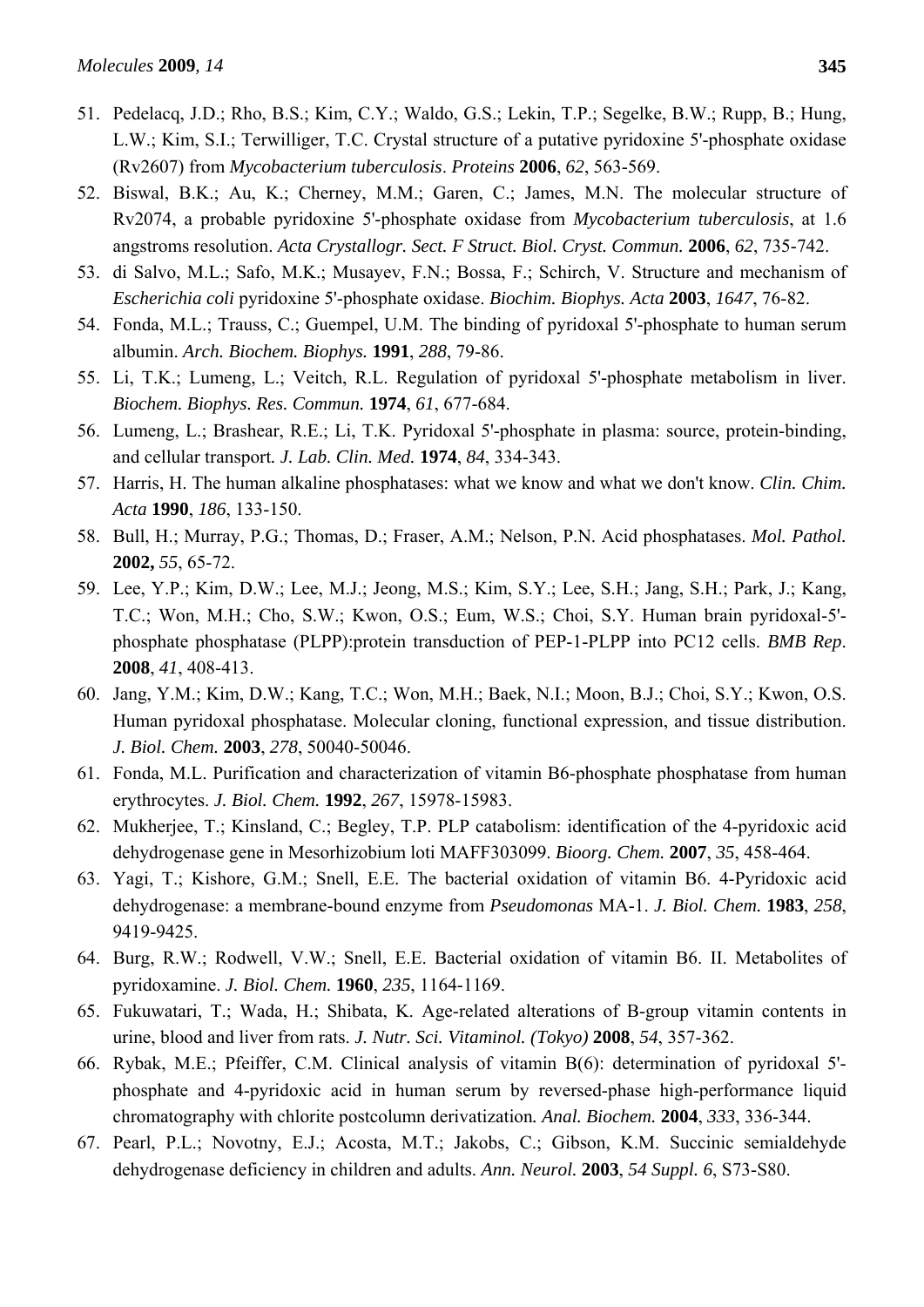- 68. Mulligan, J.H.; Snell, E.E. Transport and metabolism of vitamin B6 in *Salmonella typhimurium* LT2*. J. Biol. Chem.* **1976**, *251*, 1052-1056.
- 69. Shane, B.; Snell, E.E. Transport and metabolism of vitamin B6 in the yeast *Saccharomyces carlsbergensis* 4228. *J. Biol. Chem.* **1976**, *251*, 1042-1051.
- 70. Zhang, Z.M.; McCormick, D.B. Uptake of N-(4'-pyridoxyl) amines and release of amines by renal cells: a model for transporter-enhanced delivery of bioactive compounds. *Proc. Natl. Acad. Sci. USA* **1991**, *88*, 10407-10410.
- 71. Said, Z.M.; Subramanian, V.S.; Vaziri, N.D.; ad Said, H.M. Pyridoxine uptake by colonocytes: a specific and regulated carrier-mediated process. *Am. J. Physiol. Cell. Physiol.* **2008**, *294*, C1192- C1197.
- 72. Said, H.M.; Ortiz, A.; Ma, T.Y. A carrier-mediated mechanism for pyridoxine uptake by human intestinal epithelial Caco-2 cells: regulation by a PKA-mediated pathway. *Am. J. Physiol. Cell. Physiol.* **2003**, *285*, C1219-C1225.
- 73. Schenker, S.; Johnson, R.F.; Mahuren, J.D.; Henderson, G.I.; Coburn, S.P. Human placental vitamin B6 (pyridoxal) transport: normal characteristics and effects of ethanol. *Am. J. Physiol.* **1992**, *262*, R966-R974.
- 74. Hirose, K.; Chumnantana, R.; Nakashima, T.; Ashiuchi, M.; Yagi, T. Efflux system for pyridoxine in *Schizosaccharomyces pombe*. *Biosci. Biotechnol. Biochem.* **2000**, *64*, 2675-2679.
- 75. Yagi, T.; Tanouchi, A.; Hiraoka, Y. Growth phase-dependent active transport of pyridoxine in a fission yeast, *Schizosaccharomyces pombe*. *FEMS Microbiol. Lett.* **1998**,*161*, 145-150.
- 76. Morita, T.; Takegawa, K.; Yagi, T. Disruption of the *plr1*+ gene encoding pyridoxal reductase of Schizosaccharomyces pombe*. J. Biochem.* **2004**, *135*, 225-230.
- 77. Stolz, J.; Vielreicher, M. Tpn1p, the plasma membrane vitamin B6 transporter of *Saccharomyces cerevisiae*. *J. Biol. Chem.* **2003**, *278*, 18990-18996.
- 78. Stolz, J.; Wohrmann, H.J.; Vogl, C. Amiloride uptake and toxicity in fission yeast are caused by the pyridoxine transporter encoded by bsu1+ (car1+). *Eukaryot. Cell.* **2005**, *4*, 319-326.
- 79. Rodionov, D.A.; Hebbeln, P.; Eudes, A.; Ter Beek, J.; Rodionova, I.A.; Erkens, G.B.; Slotboom, D.J.; Gelfand, M.S.; Osterman, A.L.; Hanson, A.D.; Eitinger, T. A Novel Class of Modular Transporters for Vitamins in Prokaryotes. *J. Bacteriol.* **2009**, 191, 42-51.
- 80. Ehrenshaft, M.; Jenns, A.E.; Chung, K.R.; Daub, M.E. *SOR1*, a gene required for photosensitizer and singlet oxygen resistance in Cercospora fungi, is highly conserved in divergent organisms. *Mol. Cell.* **1998**, *1*, 603-609.
- 81. Ehrenshaft, M.; Chung, K.R.; Jenns, A.E.; Daub, M.E. Functional characterization of *SOR1*, a gene required for resistance to photosensitizing toxins in the fungus *Cercospora nicotianae*. *Curr. Genet.* **1999**, *34*, 478-485.
- 82. Bilski, P.; Li, M.Y.; Ehrenshaft, M.; Daub, M.E.; Chignell, C.F. Vitamin B6 (pyridoxine) and its derivatives are efficient singlet oxygen quenchers and potential fungal antioxidants. *Photochem. Photobiol.* **2000**, *71*, 129-134.
- 83. Bilski, P.; Daub, M.E.; Chignell, C.F. Direct detection of singlet oxygen via its phosphorescence from cellular and fungal cultures. *Meth. Enzymol*. **2002**, *352*, 41-52.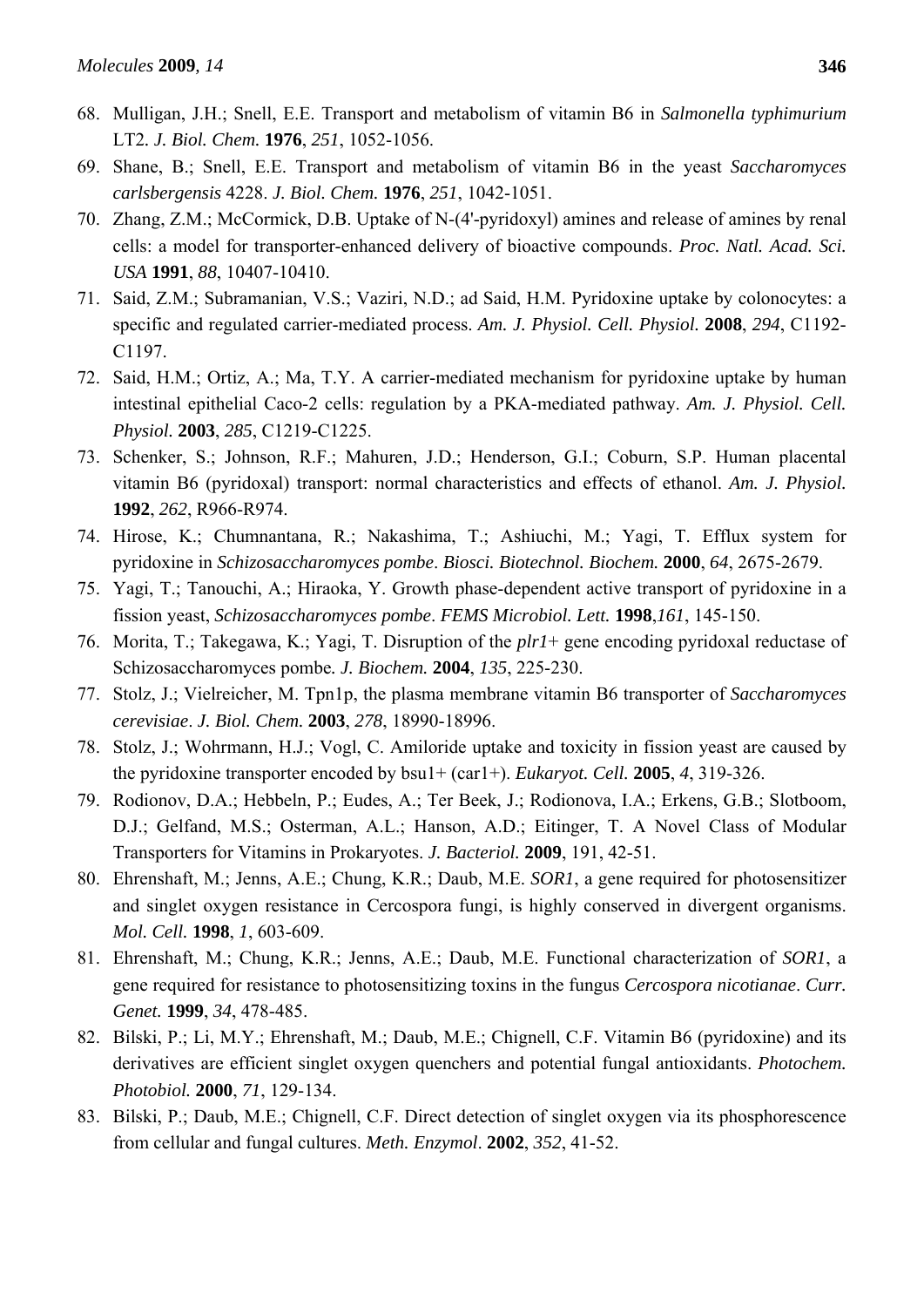- 84. Graham, C.M.; Ehrenshaft, M.; Hausner, G.; Reid, D.M. A highly conserved gene for vitamin B biosynthesis may have consequences for stress and hormone responses in plants. *Physiol. Plant.*  **2004**, *121*, 8-14.
- 85. Chen, H.; Xiong, L. Pyridoxine is required for post-embryonic root development and tolerance to osmotic and oxidative stresses. *Plant J.* **2005**, *44*, 396-408.
- 86. Titiz, O.; Tambasco-Studart, M.; Warzych, E.; Apel, K.; Amrhein, N.; Laloi, C.; Fitzpatrick, T.B. PDX1 is essential for vitamin B6 biosynthesis, development and stress tolerance in Arabidopsis. *Plant J*. **2006**, *48*, 933-946.
- 87. Shi, H.; Xiong, L.; Stevenson, B.; Lu, T.; Zhu, J.K. The Arabidopsis salt overly sensitive 4 mutants uncover a critical role for vitamin B6 in plant salt tolerance. *Plant Cell* **2002**, *14*, 575- 588.
- 88. Wagner, S.; Bernhardt, A.; Leuendorf, J.E.; Drewke, C.; Lytovchenko, A.; Mujahed, N.; Gurgui, C.; Frommer, W.B.; Leistner, E.; Fernie, A.R.; Hellmann, H. Analysis of the Arabidopsis *rsr4- 1*/*pdx1-3* mutant reveals the critical function of the PDX1 protein family in metabolism, development, and vitamin B6 biosynthesis*. Plant Cell* **2006**, *18*, 1722-1735.
- 89. Leuendorf, J.E.; Genau, A.; Szewczyk, A.; Mooney, S.; Drewke, C.; Leistner, E.; Hellmann, H. The Pdx1 family is structurally and functionally conserved between *Arabidopsis thaliana* and *Ginkgo biloba*. *Febs J*. **2008**, *275*, 960-969.
- 90. Gonzalez, E.; Danehower, D.; Daub, M.E. Vitamer levels, stress response, enzyme activity, and gene regulation of Arabidopsis lines mutant in the pyridoxine/pyridoxamine 5'-phosphate oxidase (PDX3) and the pyridoxal kinase (SOS4) genes involved in the vitamin B6 salvage pathway. *Plant Physiol*. **2007**, *145*, 985-996.
- 91. Antelmann, H.; Bernhardt, J.; Schmid, R.; Mach, H.; Volker, U.; Hecker, M. First steps from a two-dimensional protein index towards a response-regulation map for *Bacillus subtilis. Electrophoresis* **1997**, *18*, 1451-1463.
- 92. Savenstrand, H.; Brosche, M.; Strid, A. Ultraviolet-B signalling: Arabidopsis brassinosteroid mutants are defective in UV-B regulated defence gene expression. *Plant Physiol. Biochem.* **2004**, *42*, 687-694.
- 93. Osmani, A.H.; May, G.S.; Osmani, S.A. The extremely conserved pyroA gene of *Aspergillus nidulans* is required for pyridoxine synthesis and is required indirectly for resistance to photosensitizers. *J. Biol. Chem.* **1999**, *274*, 23565-23569.
- 94. Padilla, P.A.; Fuge, E.K.; Crawford, M.E.; Errett, A.; Werner-Washburne, M. The highly conserved, coregulated SNO and SNZ gene families in *Saccharomyces cerevisiae* respond to nutrient limitation. *J. Bacteriol.* **1998**, *180*, 5718-5726.
- 95. Braun, E.L.; Fuge, E.K.; Padilla, P.A.; Werner-Washburne, M. A stationary-phase gene in Saccharomyces cerevisiae is a member of a novel, highly conserved gene family*. J. Bacteriol.* **1996**, *178*, 6865-6872.
- 96. Denslow, S.A.; Rueschhoff, E.E.; Daub, M.E. Regulation of the Arabidopsis thaliana vitamin B6 biosynthesis genes by abiotic stress. *Plant Physiol. Biochem.* **2007**, *45*, 152-161.
- 97. Kästner, U.; Hallmen, C.; Wiese, M.; Leistner, E.; Drewke, C. The human pyridoxal kinase, a plausible target for ginkgotoxin from *Ginkgo biloba*. *Febs J.* **2007**, *274*, 1036-1045.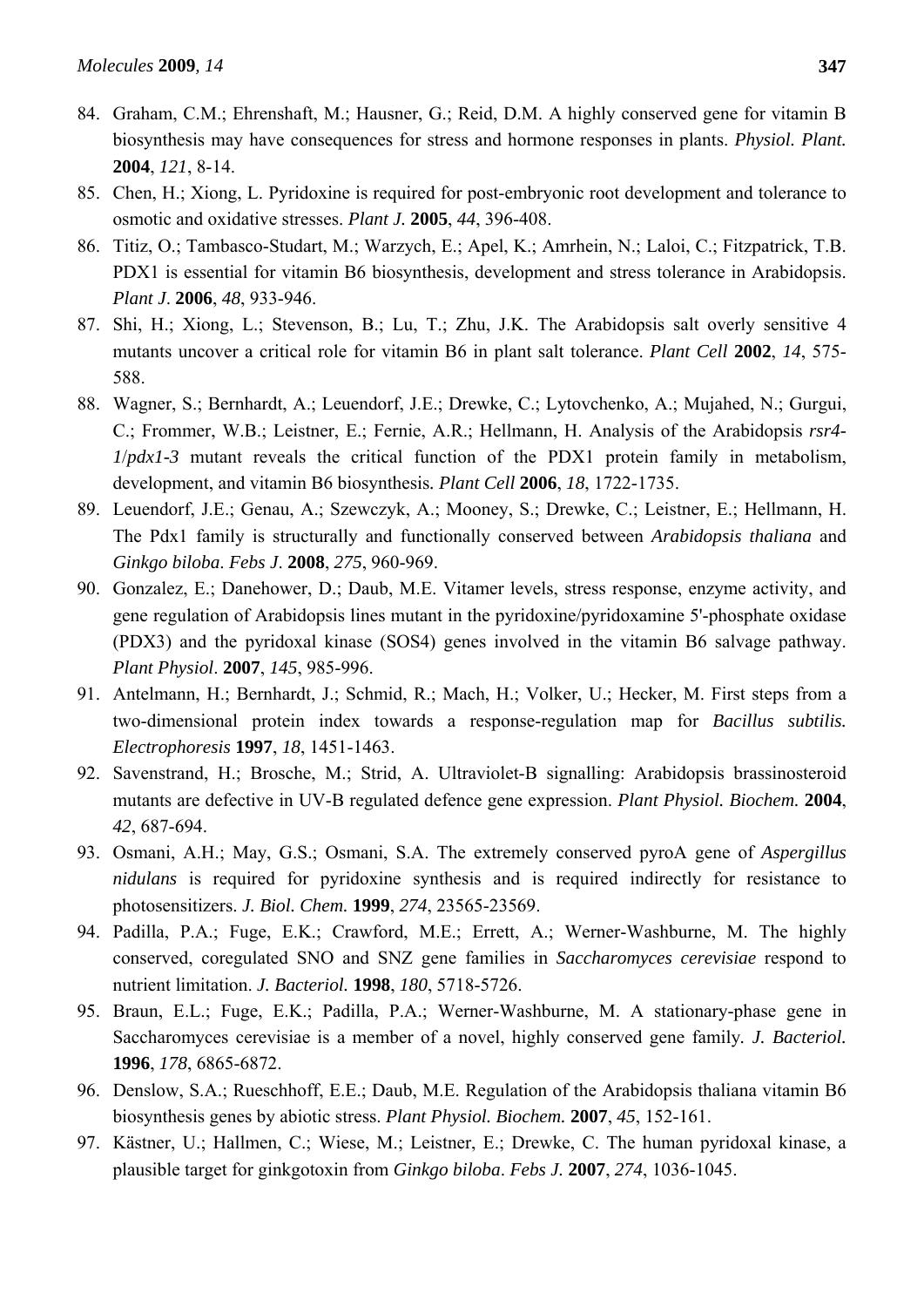- 98. Arenz, A.; Klein, M.; Fiehe, K.; Gross, J.; Drewke, C.; Hemscheidt, T.; Leistner, E. Occurrence of Neurotoxic 4'-O-Methylpyridoxine in *Ginkgo biloba* Leaves, Ginkgo Medications and Japanese Ginkgo Food. *Planta Med*. **1996**, *62*, 548-551.
- 99. Fiehe, K.; Arenz, A.; Drewke, C.; Hemscheidt, T.; Williamson, R.T.; Leistner, E. Biosynthesis of 4'-O-methylpyridoxine (Ginkgotoxin) from primary precursors. *J. Nat. Prod.* **2000**, *63*, 185-189.
- 100. Wada, K.; Ishigaki, S.; Ueda, K.; Sakata, M.; Haga, M. An antivitamin B6, 4' methoxypyridoxine, from the seed of *Ginkgo biloba* L. *Chem. Pharm. Bull. (Tokyo)* **1985**, *33*, 3555-3557.
- 101. Buss, K.; Drewke, C.; Lohmann, S.; Piwonska, A.; Leistner, E. Properties and interaction of heterologously expressed glutamate decarboxylase isoenzymes GAD(65kDa) and GAD(67kDa) from human brain with ginkgotoxin and its 5'-phosphate. *J. Med. Chem.* **2001**, *44*, 3166-3174.
- 102. Higuchi, O.; Nakagawa, K.; Tsuzuki, T.; Suzuki, T.; Oikawa, S.; Miyazawa, T. Aminophospholipid glycation and its inhibitor screening system: a new role of pyridoxal 5' phosphate as the inhibitor. *J. Lipid Res.* **2006**, *47*, 964-974.
- 103. Negre-Salvayre, A.; Coatrieux, C.; Ingueneau, C.; Salvayre, R. Advanced lipid peroxidation end products in oxidative damage to proteins. Potential role in diseases and therapeutic prospects for the inhibitors. *Br. J. Pharmacol.* **2008**, *153*, 6-20.
- 104. Metz, T.O.; Alderson, N.L.; Thorpe, S.R.; Baynes, J.W. Pyridoxamine, an inhibitor of advanced glycation and lipoxidation reactions: a novel therapy for treatment of diabetic complications. *Arch. Biochem. Biophys.* **2003**, *419*, 41-49.
- 105. Metz, T.O.; Alderson, N.L.; Chachich, M.E.; Thorpe, S.R.; Baynes, J.W. Pyridoxamine traps intermediates in lipid peroxidation reactions in vivo: evidence on the role of lipids in chemical modification of protein and development of diabetic complications*. J. Biol. Chem.* **2003**, *278*, 42012-42019.
- 106. Voziyan, P.A.; Metz, T.O.; Baynes, J.W.; Hudson, B.G. A post-Amadori inhibitor pyridoxamine also inhibits chemical modification of proteins by scavenging carbonyl intermediates of carbohydrate and lipid degradation. *J. Biol. Chem.* **2002**, *277*, 3397-3403.
- 107. Booth, A.A.; Khalifah, R.G.; Todd, P.; Hudson, B.G. In vitro kinetic studies of formation of antigenic advanced glycation end products (AGEs). Novel inhibition of post-Amadori glycation pathways. *J. Biol. Chem.* **1997**, *272*, 5430-543, 7.
- 108. Booth, A.A.; Khalifah, R.G.; Hudson, B.G. Thiamine pyrophosphate and pyridoxamine inhibit the formation of antigenic advanced glycation end-products: comparison with aminoguanidine. *Biochem. Biophys. Res. Commun.* **1996**, *220*, 113-119.
- 109. Mackey, A.D.; McMahon, R.J.; Townsend, J.H.; Gregory, J.F., 3rd Uptake, hydrolysis, and metabolism of pyridoxine-5'-beta-D-glucoside in Caco-2 cells. *J. Nutr.* **2004**, *134*, 842-846.
- 110. Gregory, J.F.; Ink, S.L. Identification and quantification of pyridoxine-β-glucoside as a major form of vitamin B-6 in plant-derived foods*. J. Agric. Food Chem.* **1987**, *35*, 76-82.
- 111. Opassiri, R.; Hua, Y.; Wara-Aswapati, O.; Akiyama, T.; Svasti, J.; Esen, A.; Ketudat Cairns, J.R. Beta-glucosidase, exo-beta-glucanase and pyridoxine transglucosylase activities of rice BGlu1*. Biochem. J.* **2004**, *379*, 125-131.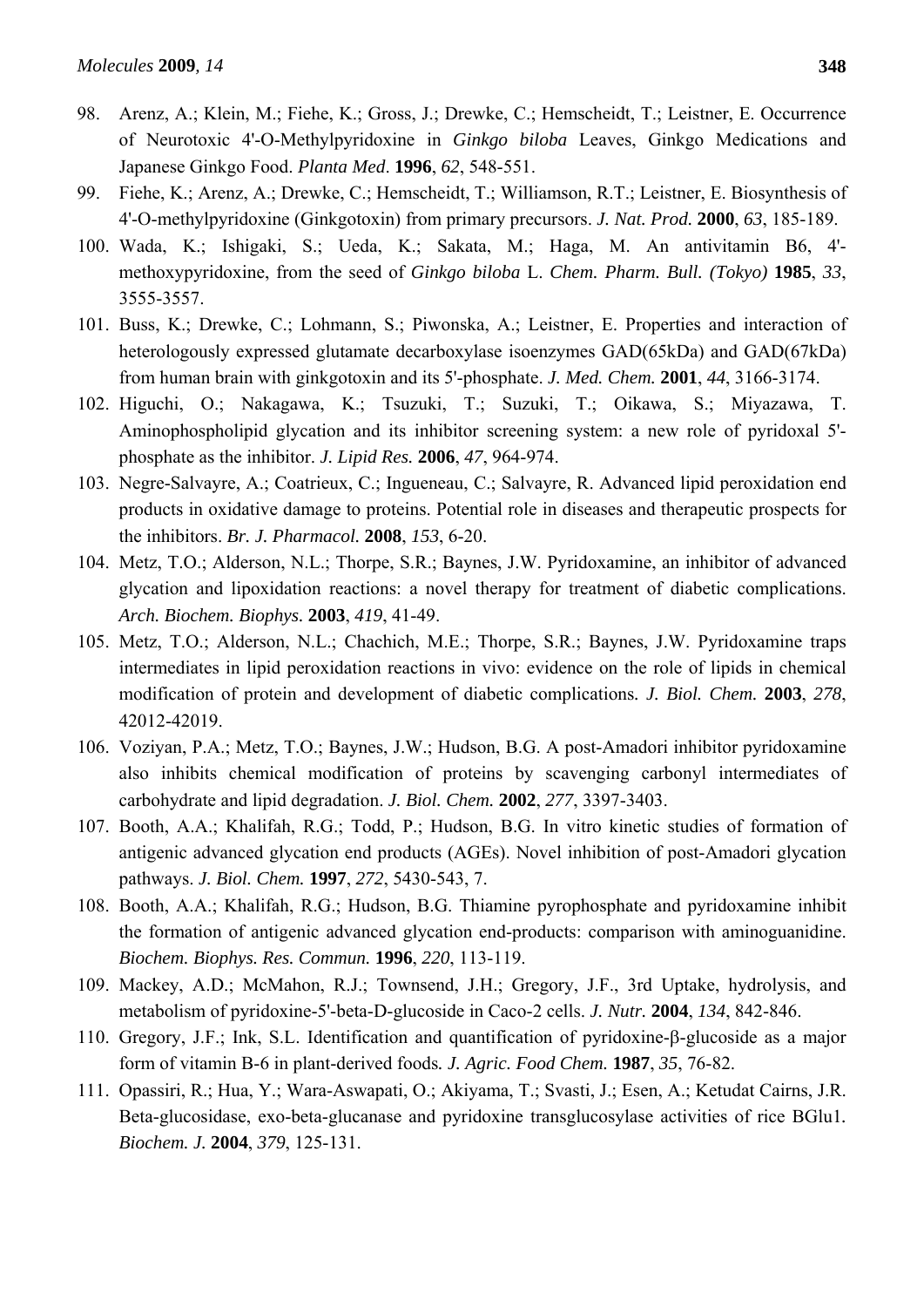- 112. Suzuki, Y.; Uchida, K. Formation of 5'-0-(β-D-Glucopyranosyl) pyridoxine in soybean seedlings and suspension cells cultured in the presence of pyridoxine. *Bull. Res. Inst. Bioresour. Okayama Univ.* **1998**, *5*, 107-120.
- 113. Scott, P.M.; Lau, B.P.; Lawrence, G.A.; Lewis, D.A. Analysis of *Ginkgo biloba* for the presence of ginkgotoxin and ginkgotoxin 5'-glucoside*. J. AOAC Int.* **2000**, *83*, 1313-1320.
- 114. Suzuki, Y.; Uchida, K. Formation of beta-galactosides of pyridoxine using *Sporobolomyces singularis*. *Methods Enzymol*. **1997**, *280*, 71-77.
- 115. Suzuki, Y.; Uchida, K. Formation of beta-fructosyl compounds of pyridoxine in growing culture of *Aspergillus niger*. *Biosci. Biotechnol. Biochem.* **1993**, *57*, 875-880.
- 116. Opassiri, R.; Pomthong, B.; Onkoksoong, T.; Akiyama, T.; Esen, A.; Ketudat Cairns, J.R. Analysis of rice glycosyl hydrolase family 1 and expression of Os4bglu12 beta-glucosidase. *BMC Plant Biol*. **2006**, *6*, 33.
- 117. Nakano, H.; Gregory, J.F.,3rd. Pyridoxine and pyridoxine-5'-beta-D-glucoside exert different effects on tissue B-6 vitamers but similar effects on beta-glucosidase activity in rats. *J. Nutr.* **1995**, *125*, 2751-2762.
- 118. Trumbo, P.R.; Banks, M.A.; Gregory, J.F., 3rd. Hydrolysis of pyridoxine-5'-beta-D-glucoside by a broad-specificity beta-glucosidase from mammalian tissues. *Proc. Soc. Exp. Biol. Med.* **1990**, *195*, 240-246.
- 119. Perry, T.; Holloway, H.W.; Weerasuriya, A.; Mouton, P.R.; Duffy, K.; Mattison, J.A.; Greig, N.H. Evidence of GLP-1-mediated neuroprotection in an animal model of pyridoxine-induced peripheral sensory neuropathy. *Exp. Neurol.* **2007**, *203*, 293-301.
- 120. Albin, R.L.; Albers, J.W.; Greenberg, H.S.; Townsend, J.B.; Lynn, R.B.; Burke, J.M.; Jr.; Alessi, A.G. Acute sensory neuropathy-neuronopathy from pyridoxine overdose. *Neurology* **1987**, *37*, 1729-1732.
- 121. Lu, T.; Xu, Y.; Monttinen, E.S.; Kato, N. Supplementing vitamin B6 to a low vitamin B6 diet exaggerates UVB-Induced skin tumorigenesis in DMBA-treated hairless mice. *J. Nutr. Sci. Vitaminol. (Tokyo),* **2008**, *54*, 262-265.
- 122. Wondrak, G.T.; Roberts, M.J.; Jacobson, M.K.; Jacobson, E.L. 3-hydroxypyridine chromophores are endogenous sensitizers of photooxidative stress in human skin cells. *J. Biol. Chem.* **2004**, *279*, 30009-30020.
- 123. Maeda, T.; Taguchi, H.; Minami, H.; Sato, K.; Shiga, T.; Kosaka, H.; Yoshikawa, K. Vitamin B6 phototoxicity induced by UVA radiation. *Arch. Dermatol. Res.* **2000**, *292*, 562-567.
- 124. Theodoratou, E.; Farrington, S.M.; Tenesa, A.; McNeill, G.; Cetnarskyj, R.; Barnetson, R.A.; Porteous, M.E.; Dunlop, M.G.; Campbell, H. Dietary vitamin B6 intake and the risk of colorectal cancer. *Cancer Epidemiol. Biomarkers Prev.* **2008**, *17*, 171-182.
- 125. Tsao, S.M.; Yin, M.C.; Liu, W.H. Oxidant stress and B vitamins status in patients with non-small cell lung cancer. *Nutr. Cancer.* **2007**, *59*, 8-13.
- 126. van Uffelen, J.G.; Chinapaw, M.J.; van Mechelen, W.; Hopman-Rock, M. Walking or vitamin B for cognition in older adults with mild cognitive impairment? A randomised controlled trial. *Br. J. Sports Med.* **2008**, *42*, 344-351.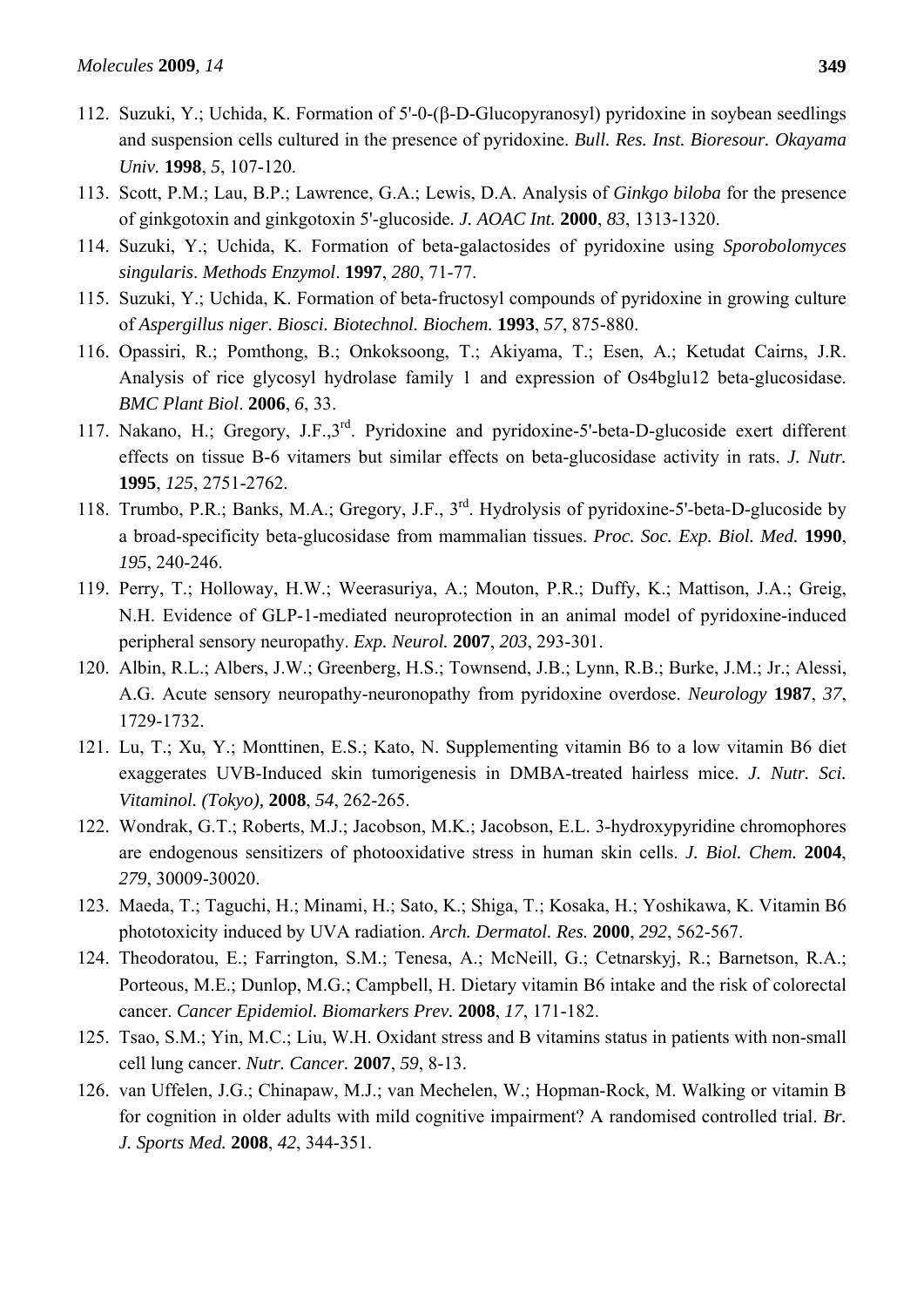- 127. van Uffelen, J.G.; Chin, A.P.M.J.; Hopman-Rock, M.; van Mechelen, W. The effect of walking and vitamin B supplementation on quality of life in community-dwelling adults with mild cognitive impairment: a randomized, controlled trial. *Qual. Life Res*. **2007**, *16*, 1137-1146.
- 128. Luchsinger, J.A.; Tang, M.X.; Miller, J.; Green, R.; Mayeux, R. Relation of higher folate intake to lower risk of Alzheimer disease in the elderly. *Arch. Neurol*. **2007**, *64*, 86-92.
- 129. Balk, E.M.; Raman, G.; Tatsioni, A.; Chung, M.; Lau, J.; Rosenberg, I.H. Vitamin B6, B12, and folic acid supplementation and cognitive function: a systematic review of randomized trials. *Arch. Intern. Med.* **2007**, *167*, 21-30.
- 130. Ford, A.H.; Flicker, L.; Thomas, J.; Norman, P.; Jamrozik, K.; Almeida, O.P. Vitamins B12, B6, and folic acid for onset of depressive symptoms in older men: results from a 2-year placebocontrolled randomized trial. *J. Clin. Psychiatry* **2008**, *69*, 1203-1209.
- 131. Merete, C.; Falcon, L.M.; Tucker, K.L. Vitamin B6 is associated with depressive symptomatology in Massachusetts elders*. J. Am. Coll. Nutr*. **2008**, *27*, 421-427.
- 132. Miodownik, C.; Meoded, A.; Libov, I.; Bersudsky, Y.; Sela, B.A.; Lerner, V. Pyridoxal plasma level in schizophrenic and schizoaffective patients with and without tardive dyskinesia. *Clin. Neuropharmacol*. **2008**, *31*, 197-203.
- 133. Lerner, V.; Miodownik, C.; Kaptsan, A.; Bersudsky, Y.; Libov, I.; Sela, B.A.; Witztum, E. Vitamin B6 treatment for tardive dyskinesia: a randomized, double-blind, placebo-controlled, crossover study. *J. Clin. Psychiatry* **2007**, *68*, 1648-1654.
- 134. Miodownik, C.; Lerner, V.; Statsenko, N.; Dwolatzky, T.; Nemets, B.; Berzak, E.; Bergman, J. Vitamin B6 versus mianserin and placebo in acute neuroleptic-induced akathisia: a randomized, double-blind, controlled study. *Clin. Neuropharmacol*. **2006**, *29*, 68-72.
- 135. Rimland, B.; Edelson, S.M. *Parent ratings of behavior effects of biomedical interventions*. Autism Research Institute: San Diego, **2005**, *34*.
- 136. Audhya, T. Laboratory indices of vitamin and mineral deficiency in autism. Presented at *Defeat Autism Now!* San Diego, California, USA, 2002.
- 137. Lonn, E.; Yusuf, S.; Arnold, M.J.; Sheridan, P.; Pogue, J.; Micks, M.; McQueen, M.J.; Probstfield, J.; Fodor, G.; Held, C.; Genest, J., Jr. Homocysteine lowering with folic acid and B vitamins in vascular disease. *N. Engl. J. Med*. **2006**, *354*, 1567-1577.
- 138. Ishihara, J.; Iso, H.; Inoue, M.; Iwasaki, M.; Okada, K.; Kita, Y.; Kokubo, Y.; Okayama, A.; Tsugane, S. Intake of folate, vitamin B6 and vitamin B12 and the risk of CHD: the Japan Public Health Center-Based Prospective Study Cohort I. *J. Am. Coll. Nutr*. **2008**, *27*, 127-136.
- 139. Albert, C.M.; Cook, N.R.; Gaziano, J.M.; Zaharris, E.; MacFadyen, J.; Danielson, E.; Buring, J.E.; Manson, J.E. Effect of folic acid and B vitamins on risk of cardiovascular events and total mortality among women at high risk for cardiovascular disease: a randomized trial. *JAMA* **2008**, *299*, 2027-2036.
- 140. Herrmann, M.; Schmidt, J.; Umanskaya, N.; Colaianni, G.; Al Marrawi, F.; Widmann, T.; Zallone, A.; Wildemann, B.; Herrmann, W. Stimulation of osteoclast activity by low B-vitamin concentrations. *Bone* **2007**, *41*, 584-591.
- 141. Toyota, T.; Kai, Y.; Kakizaki, M.; Ohtsuka, H.; Shibata, Y.; Goto, Y. The endocrine pancreas in pyridoxine deficient rats. *Tohoku J. Exp. Med*. **1981**, *134*, 331-336.